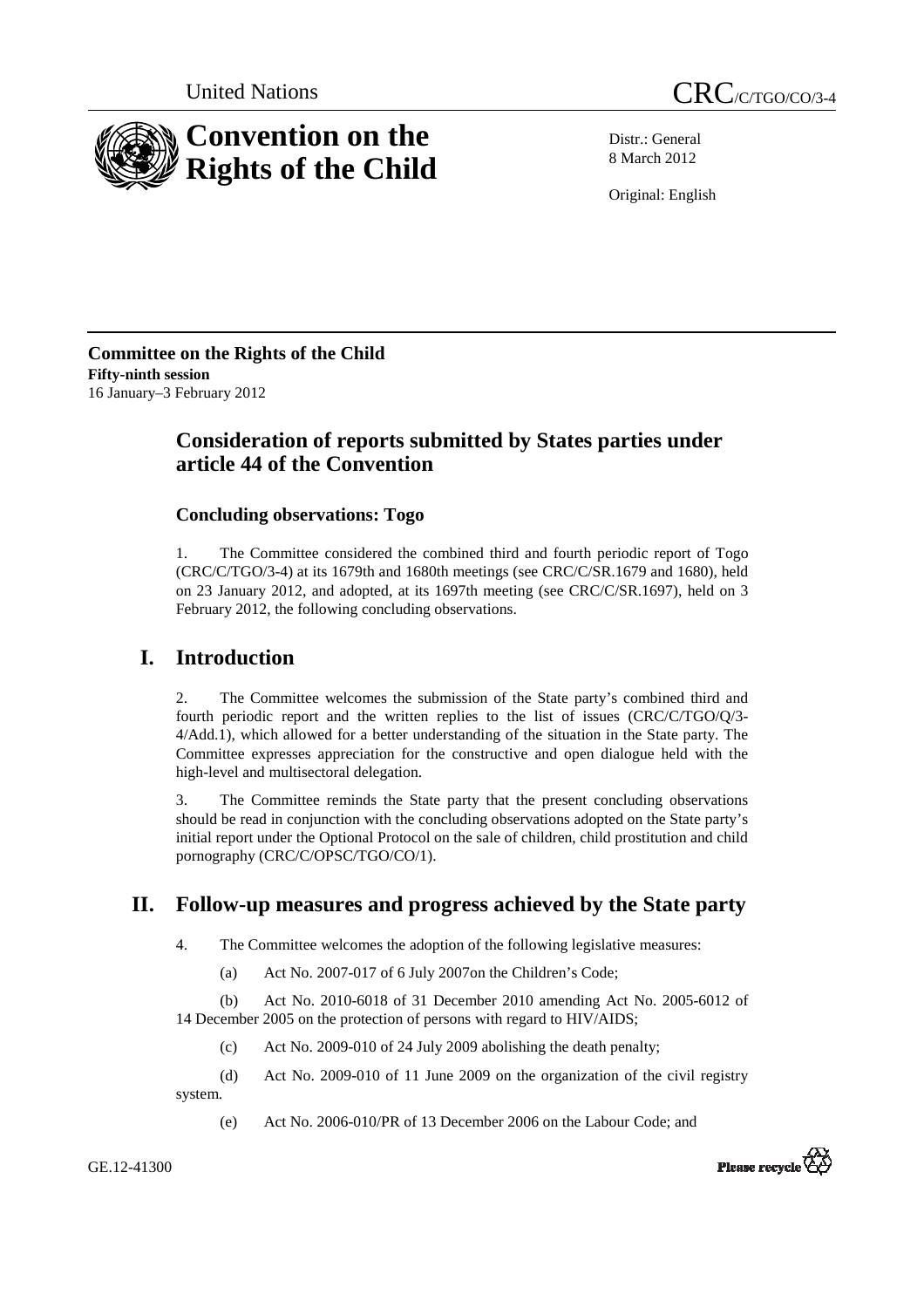(f) Act No. 2005-009 of 3 August 2005 on the suppression of child trafficking in Togo.

5. The Committee also notes with appreciation the ratification of or accession to:

(a) The Optional Protocol to the Convention on the Rights of the Child on the involvement of children in armed conflict, on 28 November 2005;

(b) The Convention on the Rights of Persons with Disabilities and its Optional Protocol, in March 2011;

The Protocol against the Smuggling of Migrants by Land, Sea and Air, Supplementing the United Nations Convention against Transnational Organized Crime, in September 2010;

(d) The Optional Protocol to the Convention against Torture and Other Cruel, Inhuman or Degrading Treatment or Punishment, in July 2010.

6. The Committee also welcomes the following institutional and policy measures:

(a) The establishment of the child helpline "Allo 111," on 14 January 2009;

(b) The establishment of the Togo National Adoption Committee, in 2008;

(c) The National Plan of Action against trafficking in persons, especially women and children, in 2007; and

(d) The revision of the national and sectoral plans on combating child labour, in 2007, and the establishment of a national steering committee (CDN) on the abolition of child labour in Togo, in 2008.

# **III. Main areas of concerns and recommendations**

# **A. General measures of implementation (arts. 4, 42 and 44, para. 6, of the Convention)**

## **The Committee's previous recommendations**

7. The Committee welcomes the efforts made by the State party to implement the Committee's concluding observations on the State party's second periodic report (CRC/C/15/Add.255). Nevertheless, the Committee regrets that some of its concerns and recommendations have been insufficiently or only partially addressed.

8. **The Committee urges the State party to take all necessary measures to address those recommendations contained in the concluding observations on the second periodic report that have not yet been implemented or sufficiently implemented, particularly those related to coordination, data collection, birth registration and discriminatory practices against girls and children with disabilities, harmful traditional practices, economic exploitation and administration of juvenile justice. The Committee also urges the State party to adequately follow up the recommendations contained in the present concluding observations.** 

## **Legislation**

9. While welcoming the adoption of the Children's Code in 2007, the Committee regrets that this Code is only a compilation of existing legal texts concerning children. The Committee is also concerned that: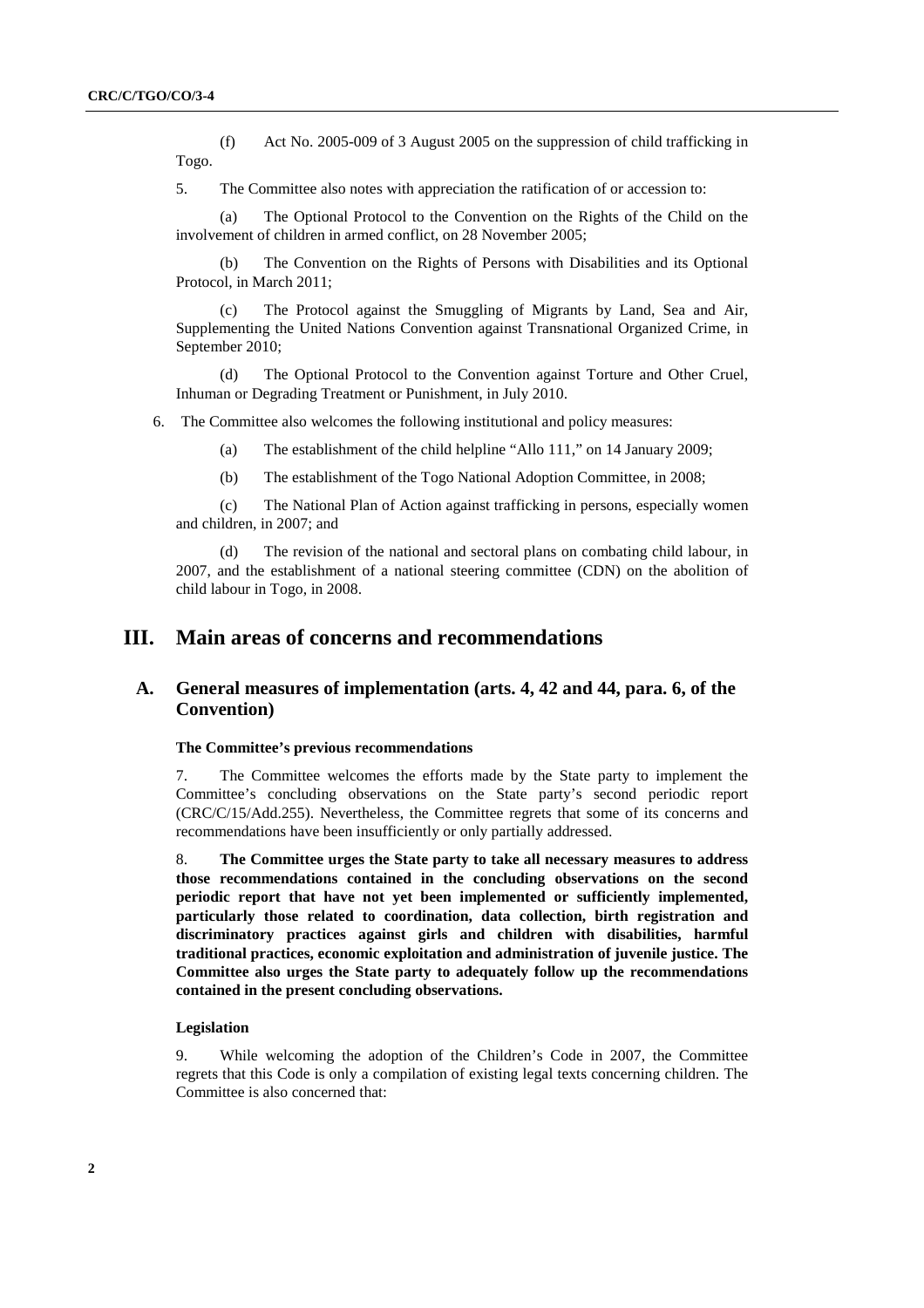(a) Children are not fully recognized as rights holders in the Children's Code and that the Code contains many provisions which are not in compliance with the Convention;

The Children's Code is not fully applicable, as the implementing regulations have not yet been adopted;

(c) The Personal and Family Code, revised Criminal Code and revised Code of Criminal Procedure have still not been adopted; and

(d) Enforcement of child-related laws remains weak due mainly to the limited awareness of law enforcement authorities, as well as to the lack of capacity of the justice system.

10. **The Committee urges the State party to amend the Children's Code and ensure that the basic foundation of the Code is the recognition of children as rights holders, as provided for in the Convention. The Committee also urges the State party to:** 

**(a) Ensure that all the rights of the child, as enshrined in the Convention, are properly integrated into the Children's Code, and that all the provisions of the Code that are contrary to the Convention are repealed;** 

**(b) Adopt without delay the implementing regulations for the Children's Code;** 

**(c) Accelerate the adoption process of the Personal and Family Code, revised Criminal Code and revised Code of Criminal Procedure, and in doing so, carefully consider the present concluding observations; and** 

Take all necessary measures to strengthen law enforcement authorities **and the justice system, and provide effective remedies, through the courts, for child rights violations.** 

### **Coordination**

11. The Committee notes with concern that the National Committee on the Rights of the Child (*Comité national des droits de l'Enfant*) (CDE), provided for in articles 452 to 455 of the 2007 Children's Code as the coordinating body for the implementation of the Convention, has not yet been set up, and that coordination of the implementation of the Convention among the different levels of the State is not ensured.

12. **The Committee urges the State party to promptly establish the National Committee on the Rights of the Child, ensure that it has a high status, sufficient authority and the necessary human, financial and technical resources to effectively carry out its coordinating functions, both within the various ministerial bodies and among the different levels of the State.** 

## **National Plan of Action**

13. The Committee expresses concern that the State party has not yet adopted the National Child Protection Policy approved in December 2008, which was due to form part of the strategic and programme framework of the full Poverty Reduction Strategy Paper (PRSP-F) for 2009-2011.

14. **The Committee urges the State party to adopt without further delay the National Child Protection Policy that was approved in December 2008, and ensure that it covers all aspects of the Convention and is effectively integrated into the State party's next Poverty Reduction Strategy Paper.**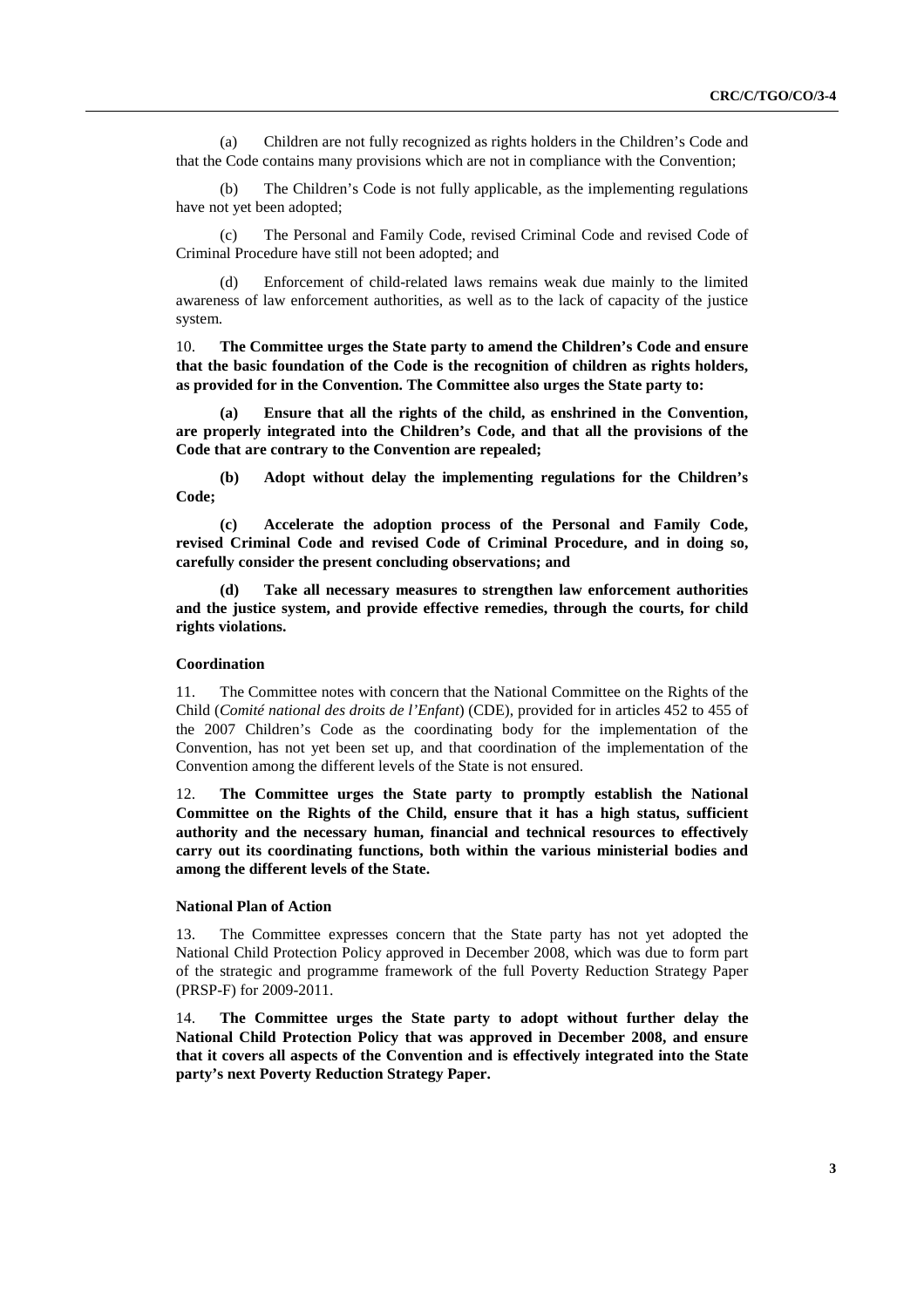#### **Independent monitoring**

15. The Committee notes the legal reform carried out in 2005 to bring the National Commission for Human Rights (CNDH) into compliance with the Paris Principles (General Assembly resolution 48/134, annex). However, the Committee remains concerned that funds allocated to the CNDH have been further reduced over the reporting period, although the allocation of resources for the Commission to carry out its mandate effectively was already insufficient in 2005, as previously noted by the Committee (CRC/C/15/Add.255 para. 12). The Committee is also concerned that there is no specific complaints mechanism for children and that the general complaints mechanism of the CDNH remains ineffective and inaccessible to most children.

16. **The Committee reiterates its recommendation (CRC/C/15/Add.255 para. 13) that the State party strengthen the human, financial and technical resources of the CNDH. The Committee also urges the State party to:** 

**(a) Ensure that the CNDH is able to receive, investigate and address complaints by children in a child-sensitive manner, ensure the privacy and protection of victims, and undertake monitoring, follow-up and verification activities;** 

**(b) Conduct awareness-raising programmes, including campaigns for children, including children living in remote areas, on the possibility of submitting complaints to the CNDH, and provide the professionals of the CNDH with appropriate training on children's rights; and** 

**(c) Take into account the Committee's general comment No. 2 (2002) on the role of independent national human rights institutions in the promotion and protection of the rights of the child, and seek technical cooperation in this regard from, among others, the Office of the United Nations High Commissioner for Human Rights (OHCHR) and UNICEF.** 

## **Allocation of resources**

17. In the light of the observation made previously on the sharp decrease in public expenditure on education and health (CRC/C/15/Add.255, para. 17), the Committee is seriously concerned about the further reduction in social expenditure in recent years, which has had and will continue to have a negative impact on the implementation of the rights of the child in the State party. The Committee also remains concerned that corruption continues to be pervasive and diverts resources available for the effective implementation of the Convention.

18. **The Committee urges the State party to allocate adequate budgetary resources, in accordance with article 4 of the Convention, for the implementation of the rights of children and, in particular, to increase the budget allocated to social sectors, including to the National Child Protection Policy. The Committee also urges the State party to:**

**(a) Utilize a child rights approach in the elaboration of the State budget, by implementing a tracking system for the allocation and use of resources for children throughout the budget, so as to provide visibility with regard to investment on children. The tracking system could also be used for impact assessments of how investments in any sector can serve the best interests of the child, ensuring that the differential impact of such investment on girls and boys is measured;** 

**(b) Conduct a comprehensive assessment of budget needs and establish clear allocations for those areas that progressively address the disparities in indicators related to children's rights;**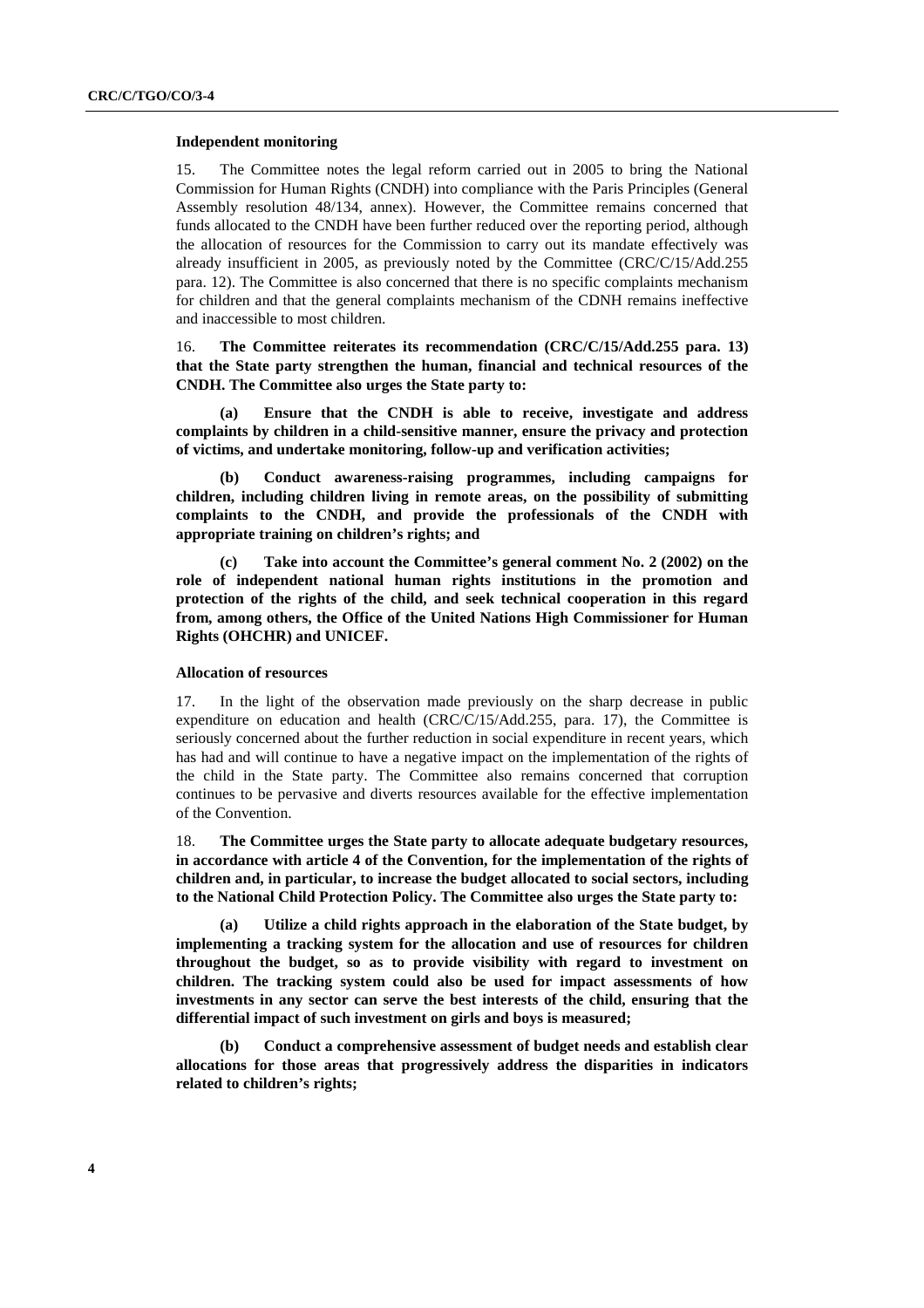**(c) Define strategic budgetary lines for children in disadvantaged or vulnerable situations which may require affirmative social measures, and ensure that those budgetary lines are protected, even in situations of economic crisis, natural disasters or other emergencies;** 

**(d) Take immediate measures to combat corruption and strengthen institutional capacities to effectively detect, investigate and prosecute corruption; and** 

Take into account the recommendations made by the Committee during **its day of general discussion in 2007 on resources for the rights of the child responsibility of States.** 

## **Data collection**

19. The Committee is concerned that little progress has been made to set up a comprehensive system to collect disaggregated data on all areas covered by the Convention and that the lack of such reliable disaggregated data remains a major obstacle for the effective planning, monitoring and evaluation of policies, programmes and projects for children.

20. **The Committee reiterates its recommendation (CRC/C/15/Add.255, para. 20) that the State party improve its system of data collection to cover all areas of the Convention and ensure that all data and indicators are used for the formulation, monitoring and evaluation of policies, programmes and projects for the effective implementation of the Convention. All data should be disaggregated by age, sex, geographic location, ethnicity and socio-economic background to facilitate analysis on the situation of all children. The Committee recommends that the State party take guidance from its general comment No. 5 (2003) on the general measures of implementation of the Convention on the Rights of the Child, and to strengthen its technical cooperation with, among others, UNICEF and the United Nations Development Programme (UNDP), in this regard.** 

#### **Dissemination and awareness-raising**

21. The Committee notes as positive the significant efforts made by the State party to disseminate and raise awareness about the Convention among members of Parliament, law enforcement authorities, customary and religious chiefs, heads of convents, shamans and community leaders. However, the Committee notes that the general level of awareness about the Convention remains limited and that child rights have not been included in school curricula.

22. **The Committee recommends that the State party strengthen its efforts to systematically disseminate and promote the Convention, by raising awareness in the public at large and among children in particular, including through the inclusion of child rights into school curricula at all levels.** 

## **Training**

23. The Committee welcomes the efforts made by the State party to improve the training of professionals working with and for children on the principles and provisions of the Convention. However, the Committee regrets that the training of professionals whose work involves children is not systematic and that only a limited number of professionals receive such training**.** 

24. **The Committee recommends that the State party strengthen its efforts to ensure that all professional groups, in particular law enforcement officials, teachers,**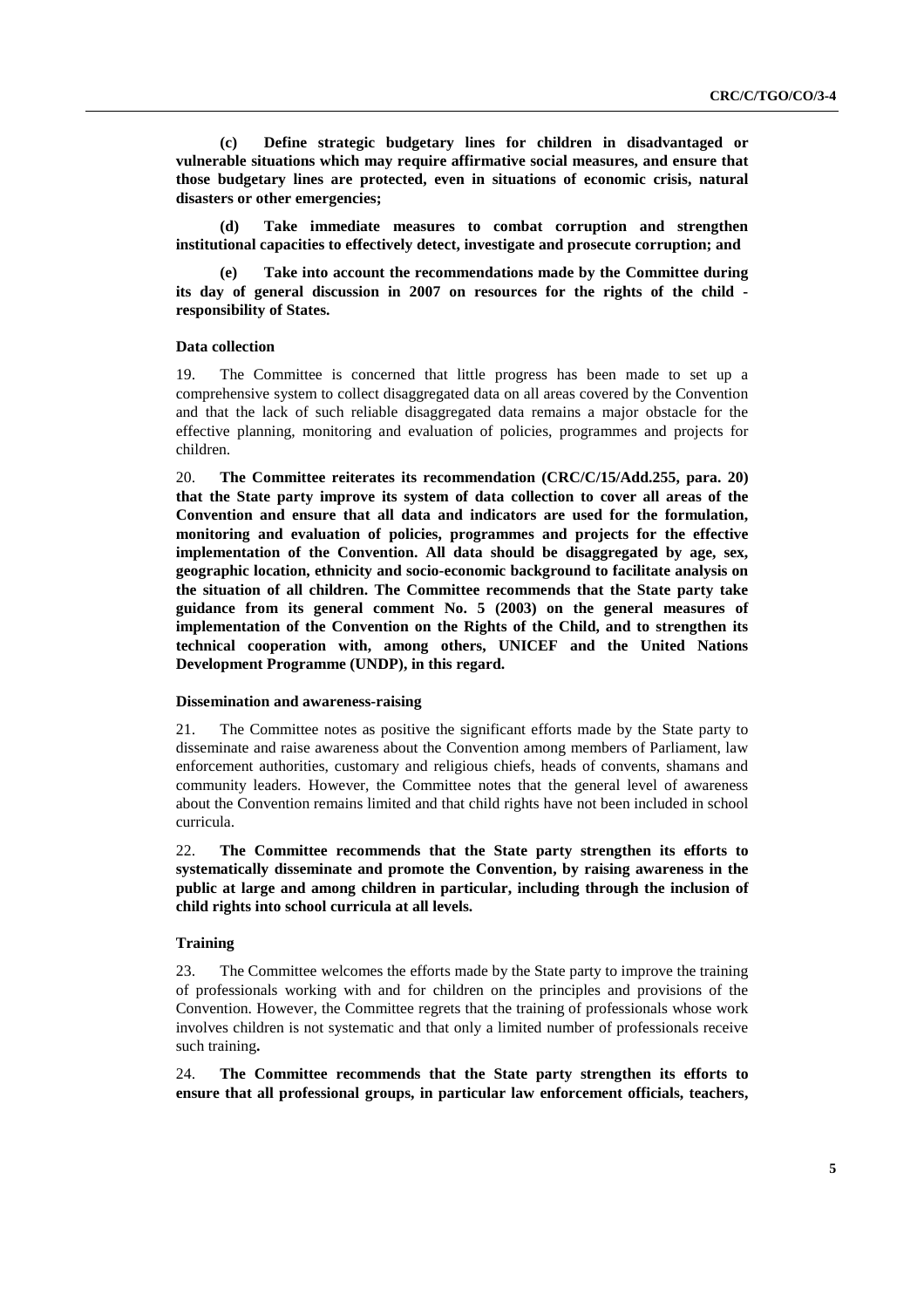## **health workers, social workers and personnel working in all forms of alternative care, for and with children, are adequately and systematically trained on children's rights.**

## **Cooperation with civil society**

25. While noting the existing cooperation with civil society organizations, the Committee is concerned about the stigmatization of human rights defenders in the State party, the reluctance of public authorities to give legitimacy to their work and the absence of measures to investigate and prosecute authors of threats and other acts of intimidation against them. The Committee is also concerned that women human rights defenders are particularly vulnerable to ostracism within their own families and communities, and are frequently labelled as, inter alia, "bad mothers" and "family breakers".

26. **The Committee urges the State party to take concrete steps to give legitimate recognition to human rights defenders and their work, to build a climate of trust and cooperation with civil society, and to systematically involve communities as well as civil society, including non-governmental organizations and children's organizations, in the planning, implementation, monitoring and evaluation of policies, plans and programmes related to child rights. The Committee also urges the State party to ensure that reported instances of intimidation and harassment are investigated promptly. The Committee further urges the State party to implement the recommendations in the Report of the Special Rapporteur on the situation of human rights defenders in this regard (A/HRC/10/12/Add.2).** 

### **Child rights and the business sector**

27. While noting as positive the adoption in May 2011 of a law concerning the contribution of mining companies to local development, the Committee is concerned that the legislation in the State party lacks the provisions to ensure the protection of child rights, in accordance with international standards, with regard to protecting, respecting and remedying violations of human rights, including the rights of children, by business entities.

28. **In the light of Human Rights Council resolution 8/7 of 18 June 2008 (para. 4(d)) and resolution 17/4 of 16 June 2011 (para. 6(f)), both of which call for the rights of the child to be considered when exploring the relationship between business enterprises and human rights, the Committee recommends that the State party promote the adoption of effective corporate responsibility models by providing a legislative framework requiring companies domiciled or operating in Togo to adopt measures to prevent and mitigate adverse human rights impacts of their operations in the country, including by their supply chain or associates. The inclusion of child rights indicators and parameters for reporting should be promoted and specific assessments of business impacts on child rights should be required.**

# **B. Definition of the child (art. 1 of the Convention)**

29. While noting as positive that the legal age of marriage has been raised to 18 years for both boys and girls, the Committee is seriously concerned that early and forced marriages continue to be widely practiced throughout the State party. The Committee is also concerned that article 21 of the Children's Code authorizes the marriage of foreign children with Togolese citizens.

30. **The Committee urges the State party to harmonize the legal provisions related to the age of marriage and to repeal article 21 of the Children's Code. The Committee urges the State party to take active and concrete measures to enforce the legal prohibition of early and forced marriage.**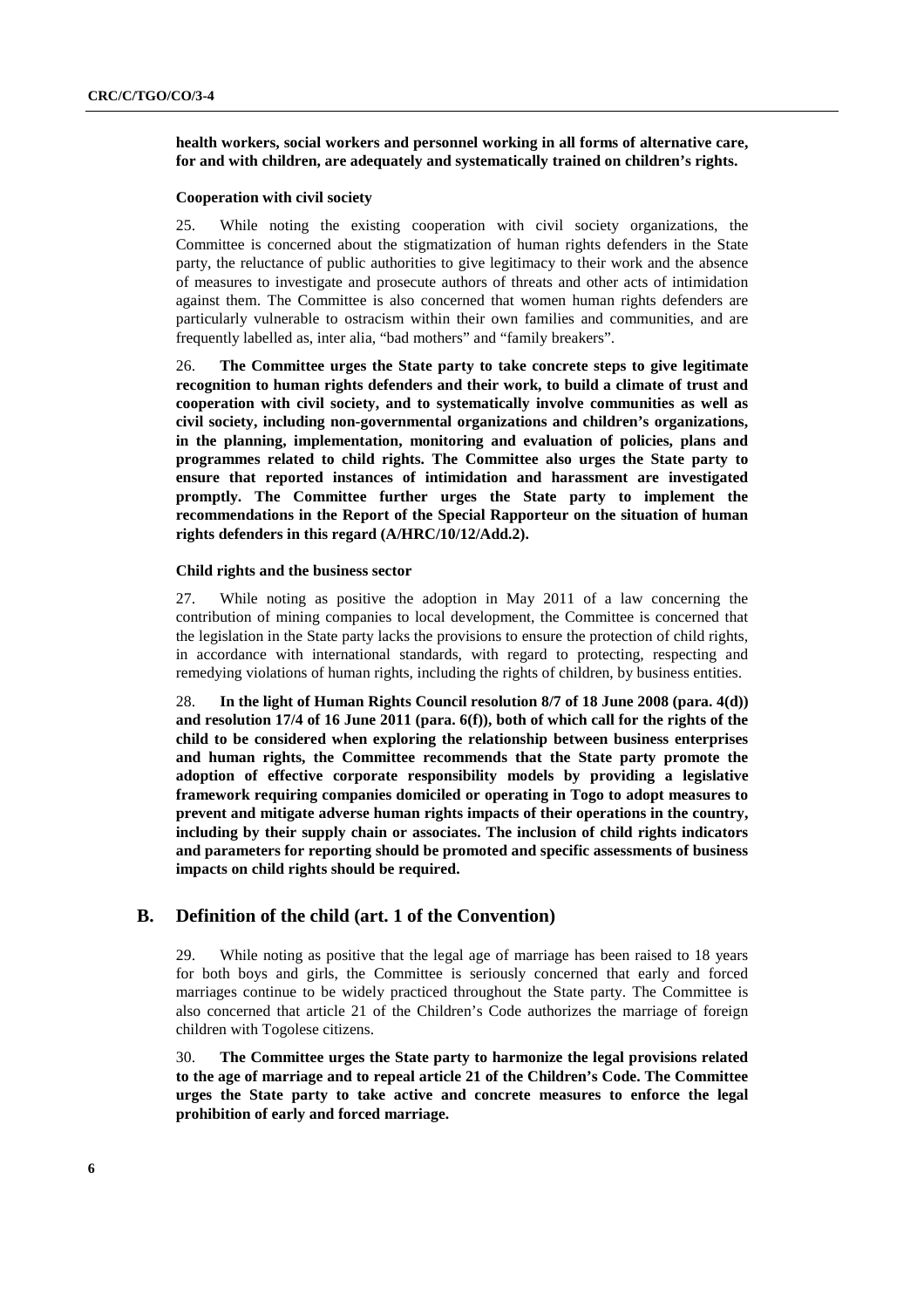# **C. General principles (arts. 2, 3, 6 and 12 of the Convention)**

#### **Non-discrimination**

31. The Committee is concerned that discrimination against vulnerable groups of children, in particular girls and children with disabilities, persists throughout the State party and that insufficient measures have been taken by the State party to implement the recommendations already made by the Committee in this regard (CRC/C/15/Add.255, para. 26). The Committee is also concerned that according to article 248 of the Children's Code, a child born of an adulterous relationship cannot claim maintenance from his/her father if he/she has not been recognized by said father.

32. **The Committee recommends that the State party take more active measures to end all forms of discrimination against children, with particular attention to discrimination against girls and children with disabilities. In particular, the Committee urges the State party to:** 

**(a) Speed up its legislative reforms to ensure that all children in the State party are equally protected against discrimination, repeal provisions that discriminate against women and girls, without further delay, and amend article 248 of the Children's Code to secure the recovery of maintenance for all children without discrimination based on the relationship between his/her parents;** 

**(b) Formulate a comprehensive strategy, including a clear definition of targets and the establishment of a monitoring mechanism to modify and eliminate negative attitudes and practices, and change deep-rooted stereotypes that discriminate against vulnerable groups of children, in particular girls and children with disabilities;** 

**(c) Undertake such efforts in coordination with a wide range of stakeholders, including children and women's organizations, and involving all sectors of society so as to facilitate social and cultural change and the creation of an enabling environment that promotes equality; and** 

**(d) Monitor such efforts and regularly assess progress made towards achieving the established goals, and include an assessment of the results achieved in its next report.** 

### **Best interests of the child**

33. The Committee notes as positive the inclusion of the principle of the best interests of the child in the Children's Code and its progressive consideration and adoption as a leading principle in actions and decisions concerning children. However, the Committee notes that the definition of the best interests of the child contained in article 4 of the Children's Code is extremely vague. Additionally, the Committee is concerned that the Children's Code does not establish an obligation to incorporate the principle of the best interests of the child in all laws and to apply it in all legislative, administrative and judicial proceedings, as well as in policies and programmes relating to children.

34. **The Committee urges the State party to strengthen its efforts to ensure that the principle of the best interests of the child is appropriately defined, integrated and consistently applied in all legislative, administrative and judicial proceedings, as well as in all policies, programmes and projects relevant to and having an impact on children. The legal reasoning of all judicial and administrative judgments and decisions should be based on this principle.**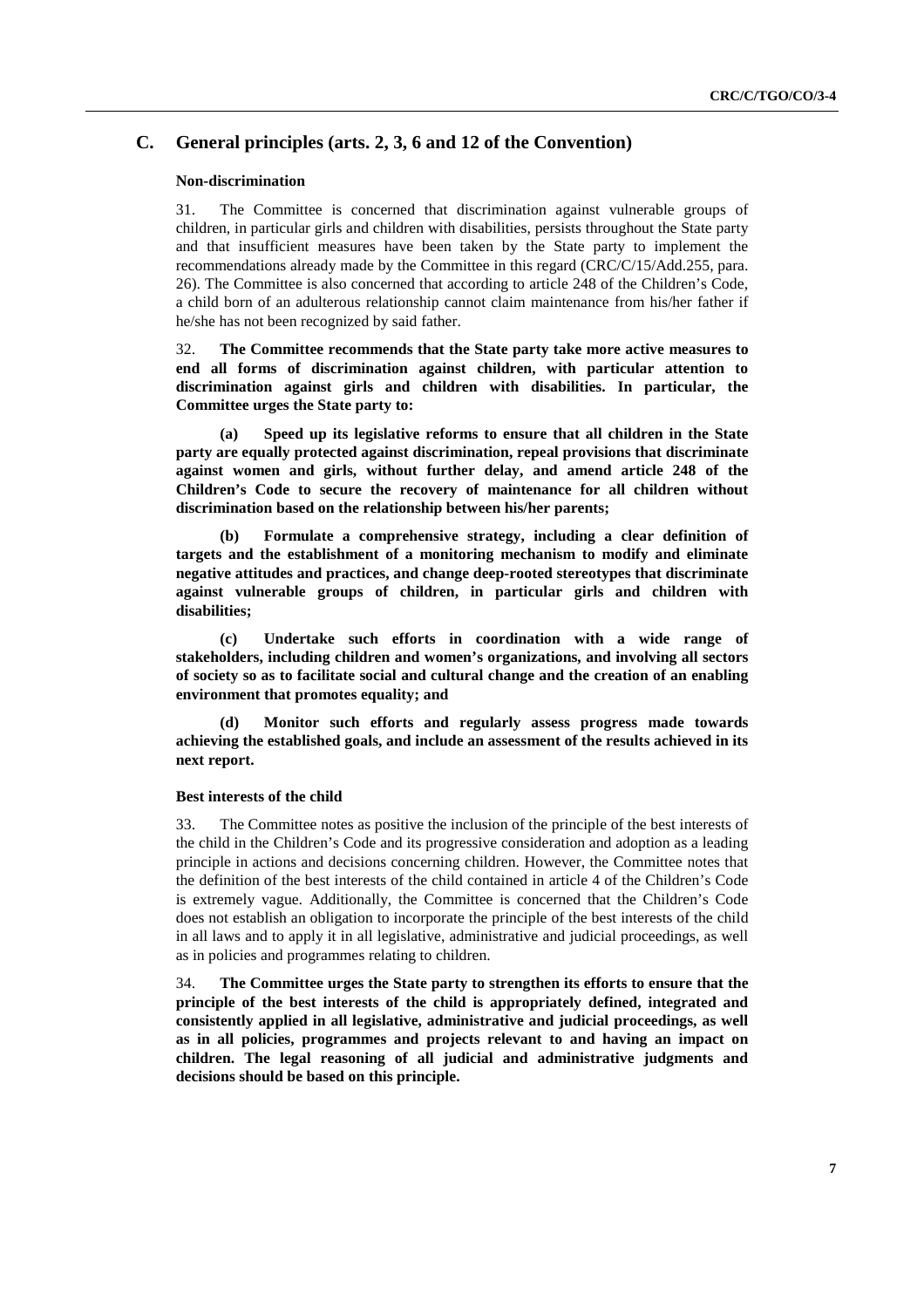#### **Right to life, survival and development**

35. The Committee welcomes the adoption of Act No. 2009-011 of 24 July 2009 abolishing the death penalty in the State Party. The Committee also welcomes the significant efforts made by the State party to prevent the killing of children born with disabilities, malformations, skin discoloration, as well as of children born with teeth or whose mothers died during child birth, in accordance with the previous recommendation of the Committee (CRC/C/15/Add.255, para. 31). However, the Committee remains concerned that such killings still occur in the State party.

36. **The Committee urges the State party to continue to take all necessary measures to prevent the occurrence of such killings, to prosecute those responsible for such crimes and to strengthen efforts to raise awareness among the population at large of the need to eradicate such practices. The Committee further recommends that the State party monitor such efforts, and include an assessment of the results achieved in its next report.** 

#### **Respect for the views of the child**

37. The Committee notes as positive that the principle of respect for the views of the child is now legally recognized and that a National Child Consultative Council was recently set up to ensure better inclusion of children in the anti-violence strategies that concern them. The Committee however reiterates its concern that opportunities for the child to express his/her own views in the family, in schools and in the community are still scarce (CRC/C/15/Add.255, para. 32), and notes that children are rarely permitted to express their views on matters of concern to them. The Committee is also concerned that children are insufficiently heard in judicial and administrative procedures.

38. **Recalling that State parties have the obligation to undertake appropriate measures to fully implement the right of the child to be heard, in accordance with article 12 of the Convention, the Committee urges the State party to actively combat negative attitudes which impede the full realization of the child's right to be heard through public education programmes and campaigns, involving opinion leaders and the media, and to pay special attention to the particularly disadvantaged situation of girls in this regard. The Committee also urges the State party to amend its Civil and Criminal Codes to ensure that children are heard in judicial and administrative proceedings affecting them. The Committee draws the attention of the State party to its general comment No. 12 (2009) on the right of the child to be heard.**

# **D. Civil rights and freedoms (arts. 7, 8, 13-17, 19 and 37 (a) of the Convention)**

#### **Birth registration**

39. The Committee welcomes the efforts made by the State party to improve birth registration, including the adoption in 2009 of Act No. 2009-10 on the organization of the civil registry system. The Committee is however concerned that 50 per cent of children are not registered at birth, due, inter alia, to the insufficient number of birth registration centres in the country, the high cost of birth registration and the insufficient information provided to parents on the positive effects of birth registration. The Committee is even more concerned that children without birth certificates cannot obtain identity documents and access to education, and that a large number of them are not authorized to sit national endof-year examinations in primary education.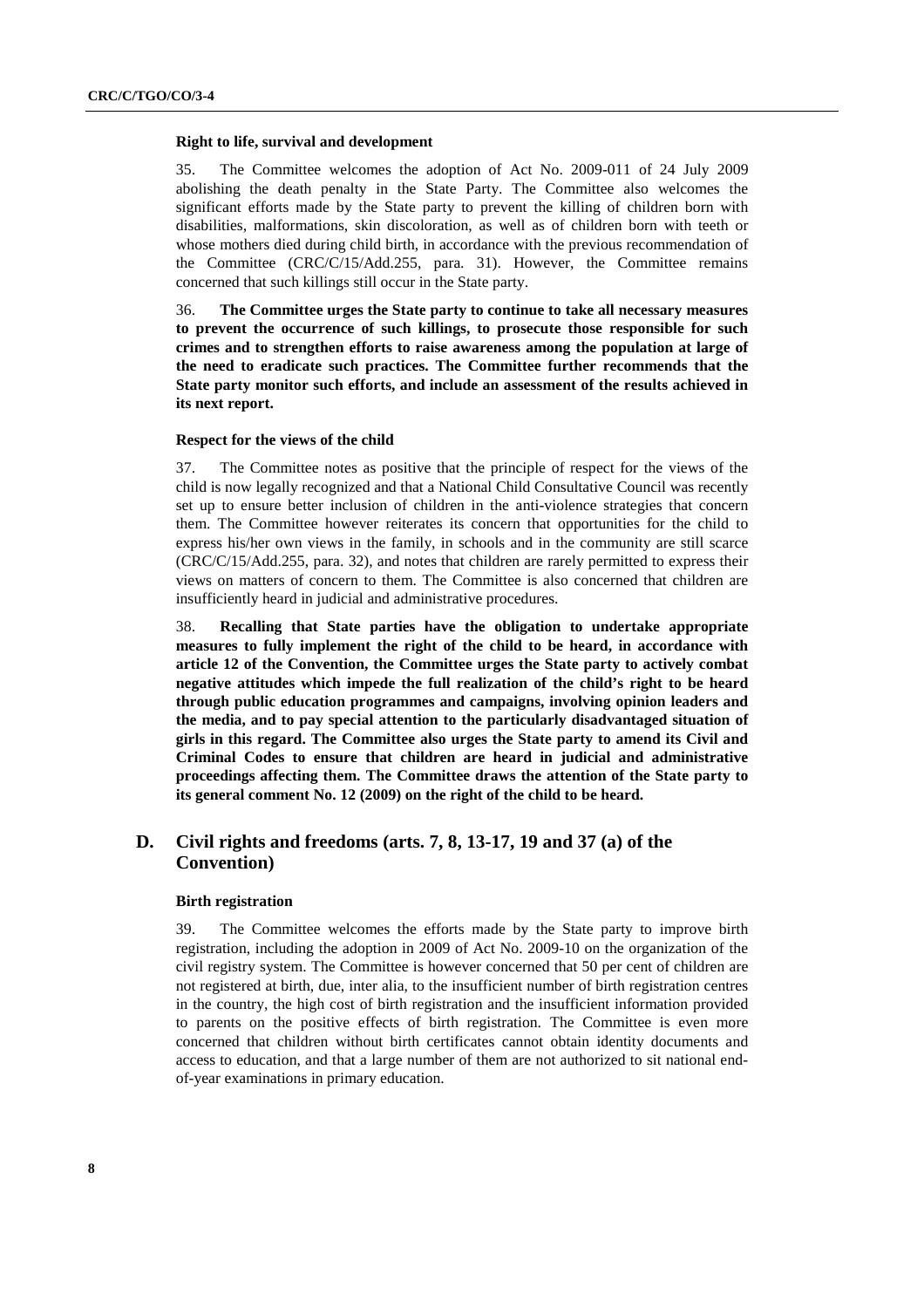40. **The Committee urges the State party to ensure that all children are properly registered at birth and that birth registration is free and compulsory in practice. To this aim, the State party should:**

**(a) Adopt the decrees and measures contained in the law on the organization of the civil registry system concerning birth registration, and provide adequate resources for its implementation;** 

**(b) Increase the number of birth registration facilities, including mobile birth registration units, at the local, community and village levels;** 

**(c) Urgently enforce the provisions of the law relating to the organization of the civil registry system in order to regulate and reduce the costs of birth certificates;** 

**(d) Conduct awareness-raising campaigns, with the active support of community leaders, to promote birth registration for all children; and** 

**(e) Guarantee that children without a birth certificate are not deprived of access to education, health care and other social services.** 

## **Torture and other cruel, inhuman or degrading treatment**

41. The Committee expresses deep concern that children in conflict with the law are often placed in detention with adults and regularly subjected to beatings and ill-treatment by prison officials. The Committee is also concerned that the State party has not taken the necessary measures to establish a child-sensitive mechanism to receive complaints against law enforcement officers, and that only disciplinary sanctions are applied to perpetrators (CRC/C/TGO/Q/3-4/Add.1, para. 24).

42. **The Committee urges the State party to take immediate action to remove children from adult detention facilities. The Committee also urges the State party to:** 

**(a) Set up child-sensitive mechanisms to receive complaints against law enforcement officers regarding ill-treatment during arrest, questioning and police custody;** 

**(b) Ensure that criminal legal proceedings are systematically engaged against perpetrators of torture and ill-treatment of children and that they are provided with penalties commensurate to their crimes;** 

**(c) Systematically train police officers, prison staff and other authorities on human rights of children; and** 

**(d) Ensure physical and psychological recovery and social reintegration of child victims of such ill-treatment.** 

#### **Corporal punishment**

43. While welcoming the prohibition of corporal punishment in all settings, as provided for in the Children's Code, the Committee expresses concern that corporal punishment remains socially accepted and widely practiced in schools and in the home.

44. **The Committee urges the State party to take more active measures to raise awareness on the negative impact of all forms of corporal punishment, as recommended by the Committee since 1997 (CRC/C/15/Add.83, para. 40 and CRC/C/15/Add.255, para. 39). The Committee in particular urges the State party to:**

**(a) Ensure that laws prohibiting corporal punishment are effectively implemented and that legal proceedings are systematically initiated against persons subjecting children to corporal punishment;**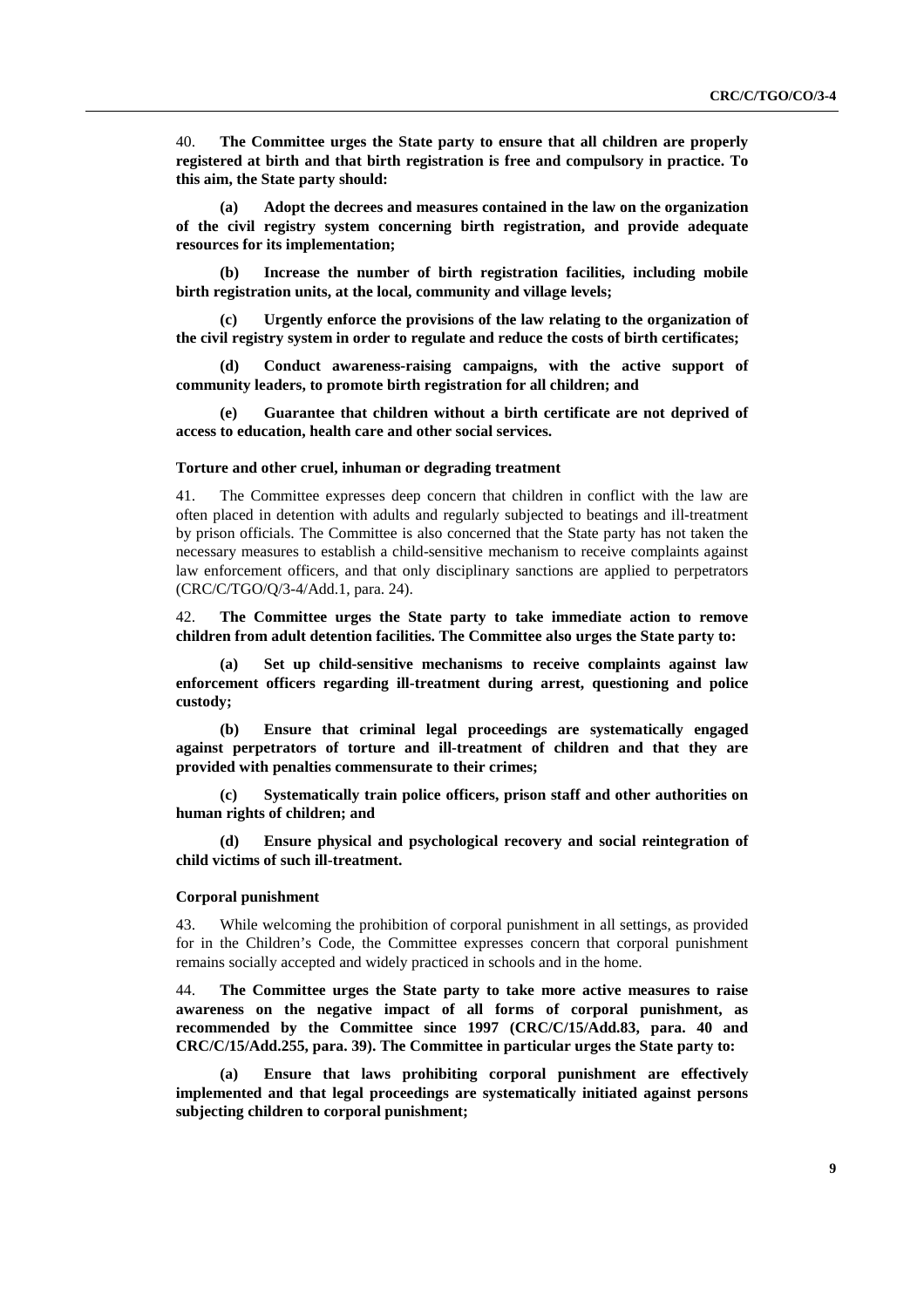**(b) Introduce sustained public education, awareness-raising and social mobilization programmes, involving children, families, communities and religious leaders, on the harmful physical and psychological effects of corporal punishment, with a view to changing the general attitude towards this practice, and promote positive, non-violent and participatory forms of child-rearing and alternative forms of discipline as an alternative to corporal punishment;** 

**(c) Ensure the involvement and participation of the whole society, including children, in the design and implementation of preventive strategies against violence and other forms of abuse; and** 

**(d) Take guidance from the Committee's general comment No. 8 (2006) on the right of the child to protection from corporal punishment and other cruel or degrading forms of punishment.** 

# **E. Family environment and alternative care (arts. 5, 18, paras. 1-2, 9-11, 19-21, 25, 27, para. 4, and 39 of the Convention)**

## **Family environment**

45. The Committee expresses concern about the considerable delays on the part of the State party in repealing legal provisions which discriminate against women and girls. The Committee is also concerned that insufficient measures have been taken to change the prevalent gender stereotypes concerning the tasks and roles of women and girls, especially in the family, and to eradicate practices such as levirate, repudiation and polygamy. The Committee expresses further concern that in cases of repudiation, women lose custody of their children and are forced to return to their parents' home and leave all their possessions behind.

46. **The Committee urges the State party to accelerate its efforts to revise the Personal and Family Code and to ensure that discriminatory provisions against women are repealed. The Committee also urges the State party to take active measures to eliminate harmful practices that discriminate against women and girls in the family and which negatively impact on children, including levirate, repudiation and polygamy. The Committee further urges the State party to ensure that mothers and fathers equally share the legal responsibility for their children, in accordance with article 18, paragraph 1, of the Convention.** 

#### **Adoption**

47. The Committee welcomes the adoption of Decree No. 2008-103/PR of 29 July 2008 regulating adoption procedures, as well as Decree No. 2008-104/PR of 29 July 2008 and Regulation No. 004/2008/MASPFPEPA of 24 October 2008 regulating the functions and membership of the National Adoption Committee (CNAET). The Committee is however concerned that these legal instruments have not yet been harmonized with the provisions of the Hague Convention on Protection of Children and Co-operation in Respect of Intercountry Adoption, which was ratified in 2009. While noting that the National Adoption Committee strictly applies the principle of subsidiarity (CRC/C/TGO/Q/3-4/Add.1, para. 28), the Committee is concerned that the fees imposed for adoption render it almost inaccessible for Togolese nationals.

48. **The Committee encourages the State party to ensure harmonization of its legislation with the provisions of the Hague Convention on Protection of Children and Co-operation in Respect of Intercountry Adoption. The Committee also urges the State party to consider reducing adoption fees in order to ensure that preference is**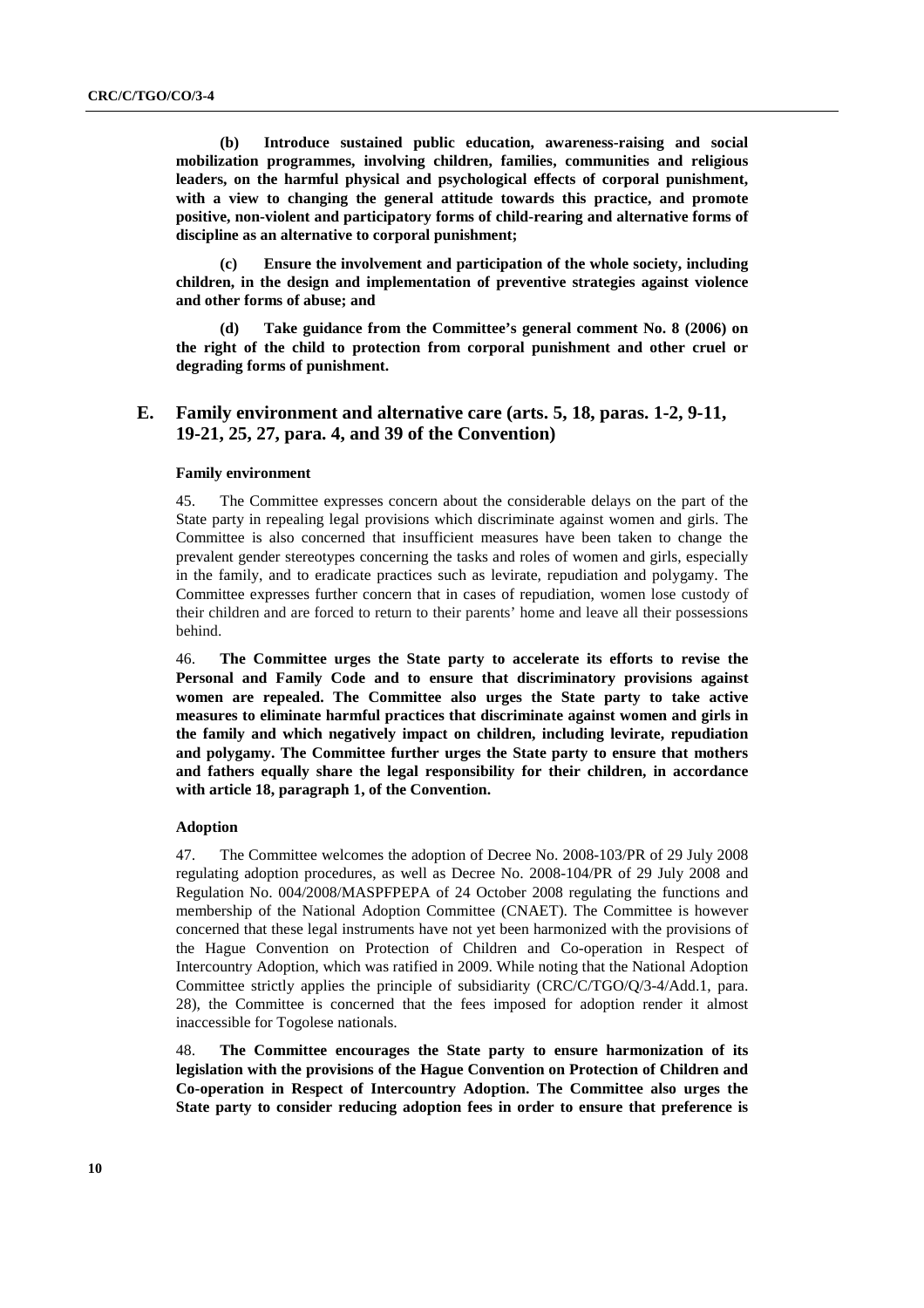**effectively given to domestic adoption over intercountry adoption, and that the best interests of the child is always the primary consideration in adoption decisions.** 

## **Violence against children, including abuse and neglect**

49. The Committee expresses concern that abuse and neglect remain socially accepted and widespread in the home, and that there is no legislation that criminalizes domestic violence, including marital rape. The Committee also expresses concern about the absence of specific policies and programmes to address domestic violence.

50. **The Committee urges the State party to enact, as a matter of priority, legislation specifically criminalizing domestic violence, as recommended by the Committee on the Elimination of Discrimination against Women since 2006 (CEDAW/C/TGO/CO/5, para. 19) and the Human Rights Committee (CCPR/C/TGO/CO/4, para. 11). Drawing attention to general comment No. 13 (2011) on the right of the child to freedom from all forms of violence, the Committee recommends that the State party:** 

**(a) Prioritize the elimination of all forms of violence against children, including by ensuring the implementation of the recommendations of the United Nations Study on violence against children (A/61/299), taking into account the outcome and recommendations contained in the report on the West and Central Africa regional consultation on violence against children (Bamako, 23-25 May 2005), and paying particular attention to gender;** 

**(b) Provide information concerning the implementation by the State party of the recommendations of the above-mentioned study in its next periodic report, particularly those highlighted by the independent expert for the Secretary-General, in particular:** 

**(i) The development of a comprehensive national strategy to prevent and address all forms of violence and ill-treatment against children;** 

**(ii) The introduction of an explicit national legal ban on all forms of violence against children in all settings;** 

**(iii) The consolidation of a national system of data collection, analysis and dissemination, and a research agenda on violence and ill-treatment against children.** 

# **F. Basic health and welfare (arts. 6, 18, para. 3, 23, 24, 26, 27, paras. 1-3, of the Convention**

## **Children with disabilities**

51. While welcoming the ratification of the Convention on the Rights of Persons with Disabilities in March 2011, the Committee is deeply concerned about the prevailing societal attitudes conducive to the stigmatization of children with disabilities, and which even lead to infanticide. The Committee is also concerned that a high number of children with disabilities are deprived of access to education and health services and that the State party has still not adopted a policy for integrating children with disabilities into mainstream schools, as previously recommended by the Committee. The Committee further notes that despite some pilot initiatives, teachers are not provided with adequate training to properly integrate children with disabilities.

52. **The Committee reiterates its recommendation (CRC/C/15/Add.255, para. 49(d)) that the State party adopt an integration policy, allocate adequate resources to**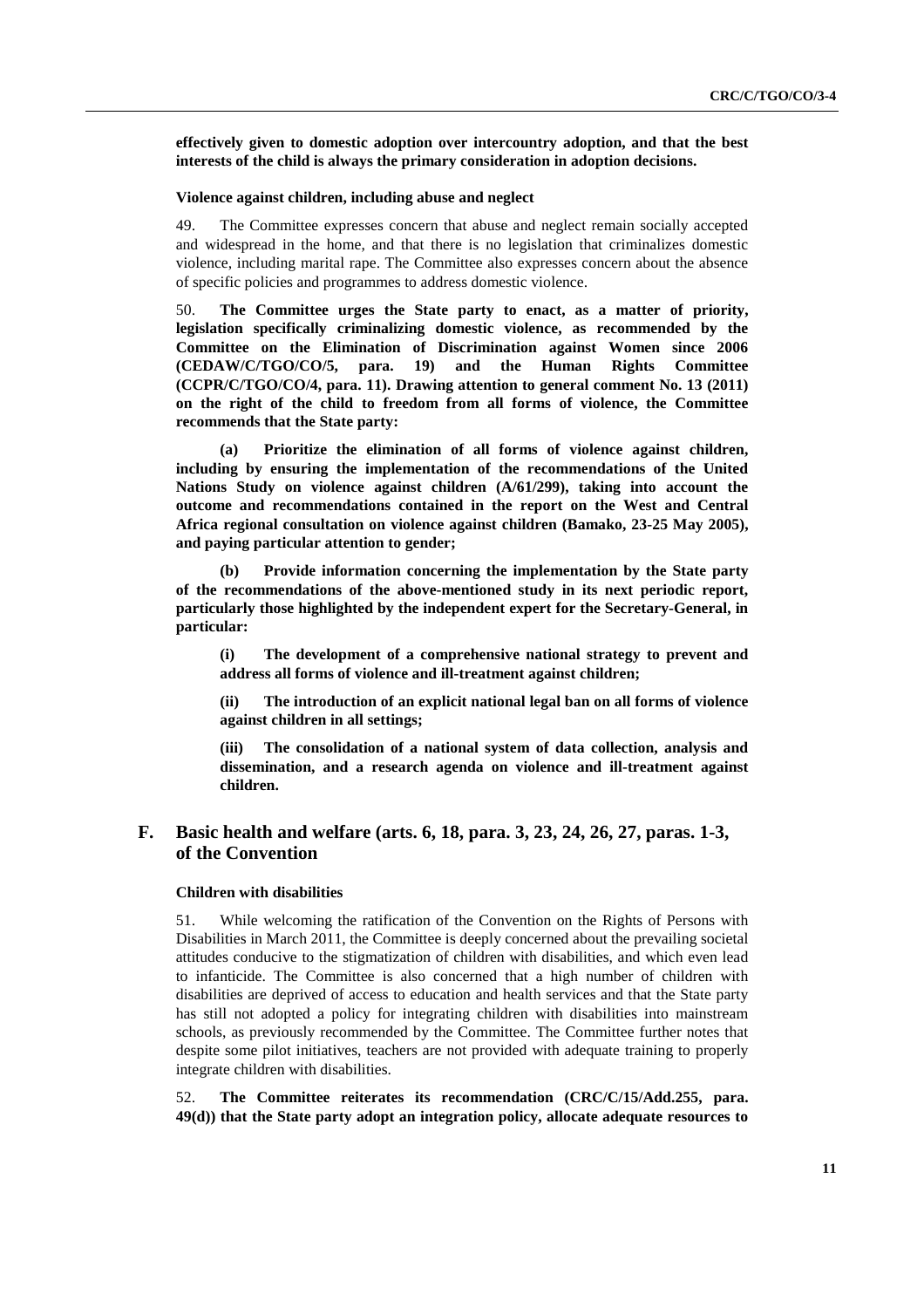**strengthen services for children with disabilities, support their families and train professionals in the field. The State party should in particular:** 

**(a) Take effective steps to combat isolation and social stigmatization of children with disabilities;** 

**(b) Bring perpetrators of killings and any form of violence against children with disabilities to justice;** 

**(c) Ensure the collection and use of adequately disaggregated and comprehensive data in the development of policies and programmes for children with disabilities;** 

**(d) Review the situation of children with disabilities in terms of their access to suitable health care and education services and give effective priority to the development of inclusive education over the placement of children in specialized institutions;** 

**(e) Take guidance from the Committee's general comment No. 9 (2006) on the rights of children with disabilities; and** 

**(f) Seek assistance in this regard from, among others, UNICEF and the World Health Organization (WHO).** 

#### **Health and health services**

53. While welcoming the adoption in 2010 of a strategic health sector plan, the Committee is nonetheless concerned that although health infrastructures and trained health personnel are largely insufficient, especially in remote areas, and health services are unaffordable for most families, the State party's budget allocation for health has decreased from 6.44 per cent in 2005 to 5.35 per cent in 2011, which is far below the Abuja Declaration recommendation of a 15 per cent allocation to health care. The Committee is particularly concerned about the high rate of child mortality which often results from preventable and treatable diseases such as malaria, respiratory illnesses, diarrhoea and vaccine-preventable diseases.

54. **The Committee recommends that the State party:** 

**(a) Prioritize the allocation of financial and human resources to the health sector with a special emphasis on primary health care, in order to ensure equal access to quality health services by all children, including children living in the remote areas;** 

**(b) Take immediate action to address preventable health problems among children, including with regard to iodine deficiency, malaria, diarrhoea, acute respiratory diseases, measles, meningitis and malnutrition; and** 

**(c) Continue to seek technical cooperation from UNICEF and WHO.** 

#### **Adolescent health**

55. The Committee is concerned that although a national health service for youth and adolescents has been established and is functioning (CRC/C/TGO/Q/3-4/Add.1, para. 47), effective access to education on reproduction and sexually transmitted infections remains largely insufficient. The Committee is also concerned about the high rate of teenage pregnancies associated with early marriages. The Committee is further concerned that implementation of the five-year plan to combat drugs, which was adopted in 2009, has not yet started due to lack of resources.

56. **The Committee urges the State party to adopt a reproductive health policy for adolescents and ensure that reproductive education is widely promoted and targeted**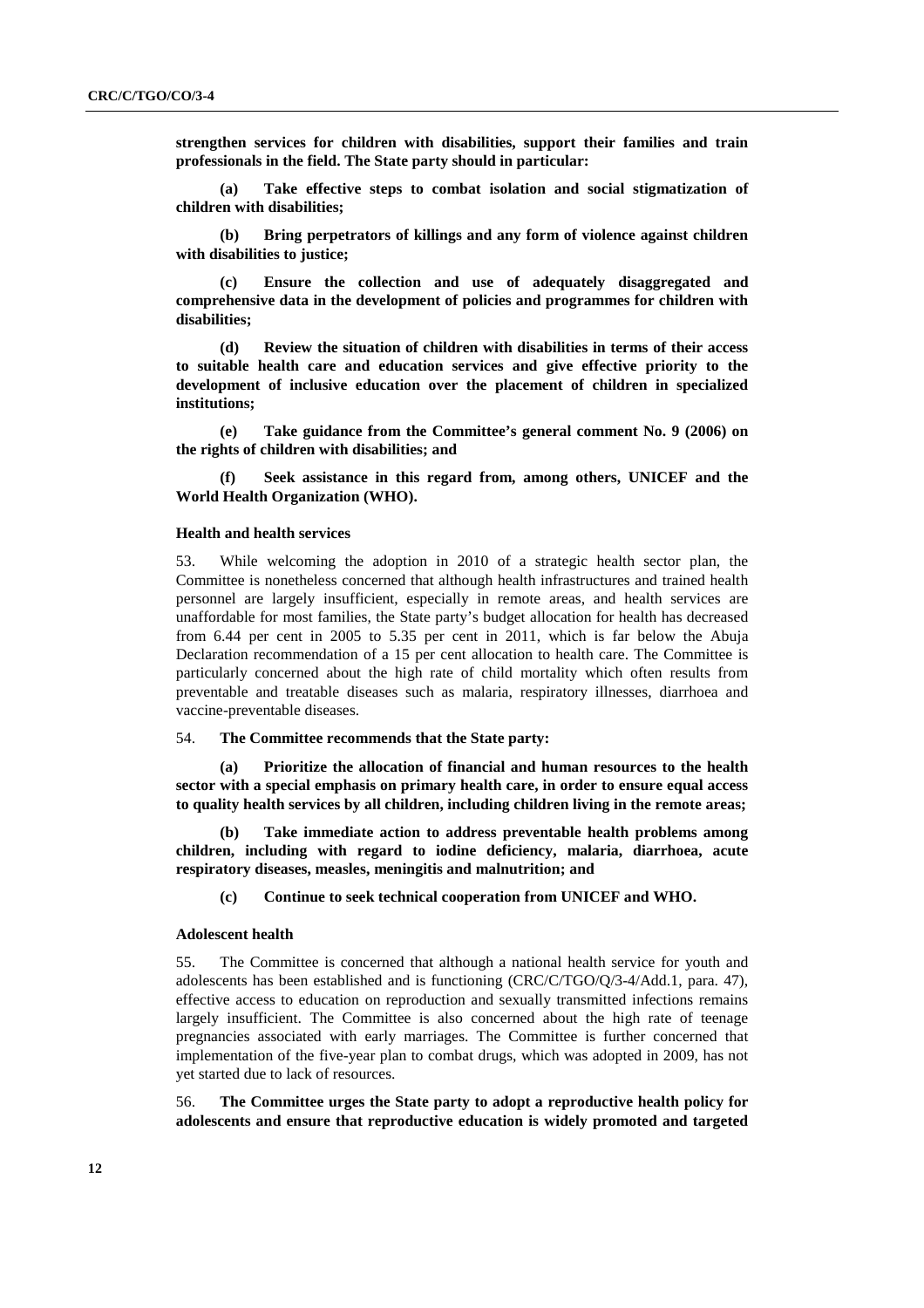**at adolescent girls and boys, with special attention to the prevention of early pregnancy and sexually transmitted infections. The Committee also urges the State party to allocate the necessary resources for the implementation of the 2009 five-year plan to combat drugs. The Committee further recommends that the State party seek assistance from, inter alia, UNICEF, WHO and UNFPA.**

## **Harmful practices**

57. The Committee welcomes the efforts made by the State party, in cooperation with civil society, to combat female genital mutilation (FGM), the prevalence of which has significantly decreased. The Committee is however seriously concerned that:

(a) FGM is still widely practiced in certain communities and perpetrators of FGM are not brought to justice, despite the criminalization of the practice;

(b) Harmful practices affecting children, in particular girls, including dowry disputes, initiation rites such as scarification, and rites regarding the training of girls in voodoo priesthood, which were already a matter of concern for the Committee in 2005 (CRC/C/15/Add.255, paras. 56-57), persist in the State party;

(c) Despite the prohibition of early and forced marriage provided for in articles 267 to 270 of the Children's Code, one third of girls are married before the age of 18 years, and 16.2 per cent of girls between 15 to 19 years find themselves in polygamous unions. The Committee expresses deep concern that giving children away in exchange for a bride price or in lieu of debts is still practiced and that prosecution of those who marry children has not been given priority.

58. **The Committee urges the State party to continue, and to intensify, efforts to eradicate FGM by more specifically targeting communities that continue to practice it. The Committee also urges the State party to:**

(**a) Enforce existing legislation prohibiting FGM and early and forced marriage by bringing perpetrators to justice, and ensure that other harmful practices are outlawed and punished;** 

**(b) Strengthen efforts to raise awareness within the extended family and among traditional and religious leaders of the harmful impact of FGM and other harmful traditional practices on the psychological and physical health and welfare of the girl child, as well as her future family;** 

**(c) Assist and empower practitioners of FGM to find an alternative source of income;** 

**(d) Discourage polygamy by applying legal and administrative measures and conducting awareness-raising campaigns on its adverse effects on children;** 

**(e) Actively promote change with regard to widow rites, inheritance traditions that disown women and girls, repudiation and other practices that impact adversely on women, girls and children; and** 

**(f) Continue and strengthen cooperation in this regard with, among others, UNICEF.** 

## **HIV/AIDS**

59. The Committee commends the State party for its achievements in the fight and prevention of HIV/AIDS, in particular its efforts to prevent mother-to-child HIV transmission (PMTCT) which have led to a significant decrease in the infection of children. The Committee also notes as positive the development in 2010 of a strategic plan to care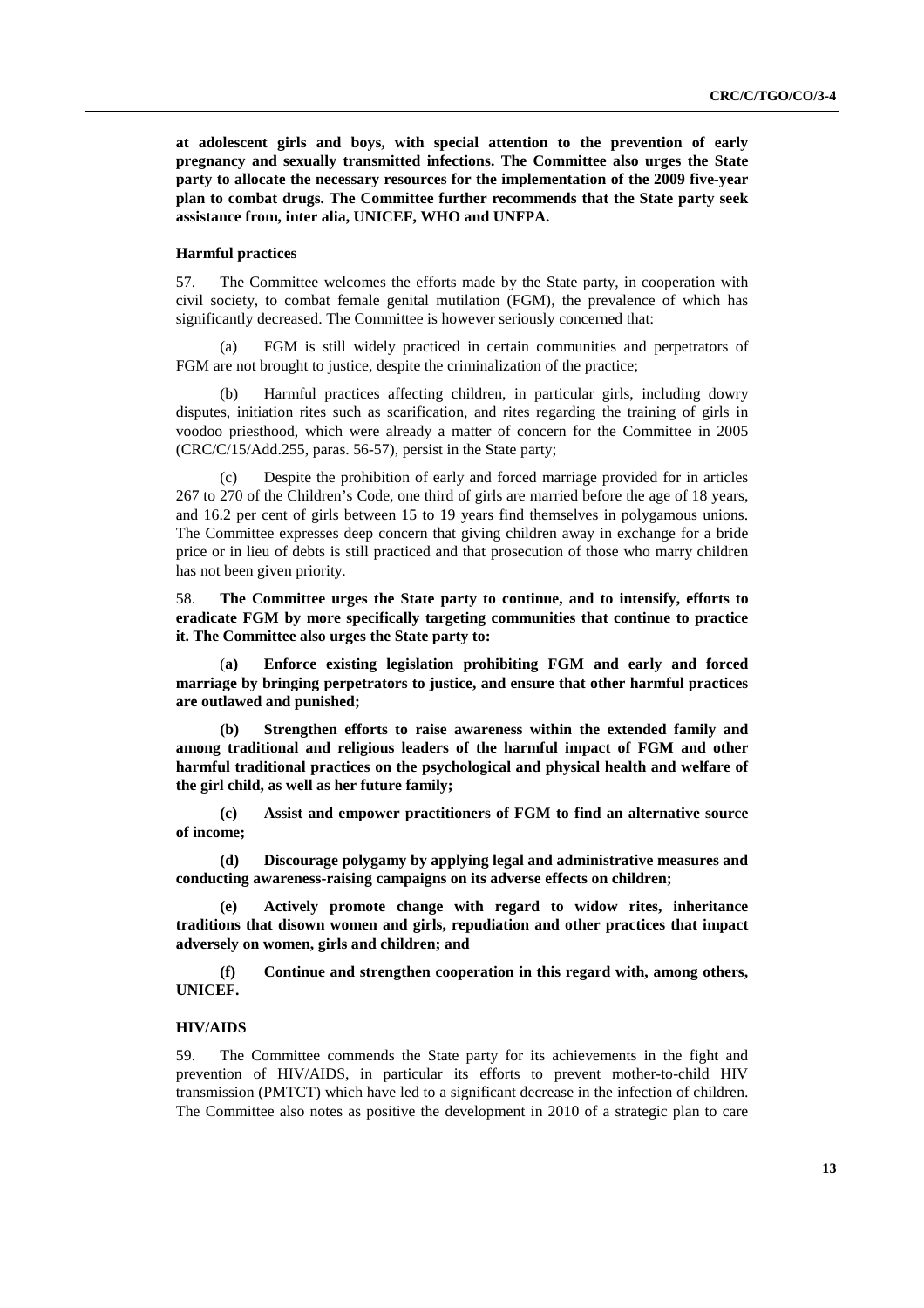for and support AIDS orphans whose situation had not been sufficiently taken into consideration so far. The Committee is however concerned about the coverage and quality of PMTCT services and about the insufficient budgetary allocation provided to ensure quality information for the HIV/AIDS education integrated into the secondary school curricula.

60. **In the light of its general comment No. 3 (2003) on HIV/AIDS and the rights of the child**, **the Committee urges the State party to increase both the coverage and quality of PMTCT services in order to attain the objective of virtually eliminating mother-to-child HIV transmission by 2015. The Committee also urges the State party to reinforce preventive action among youth, targeting teenagers that belong to the most vulnerable groups, and ensure that the necessary budget is allocated to the HIV/AIDS education programme provided in secondary schools.**

### **Standard of living**

61. While welcoming the adoption of the complete Poverty Reduction Strategy Paper (PRSP-C) for 2009-2011, the Committee expresses concern that more than two thirds of children and their families are still living below the poverty line in the State Party. Furthermore, access to safe drinking water is still very low and access to sanitation facilities has been decreasing. The Committee is also concerned that the PRSP-C for 2009-2011 does not specifically address child poverty and children's rights.

62. **The Committee recommends that the State party take all necessary measures to build a national system of social protection that would provide a holistic and effective response to children's poverty and vulnerability, and to this aim, provide parents and families with material assistance and support programmes, particularly with regard to nutrition, clothing and housing, and increase access to safe drinking water and sanitation. The Committee also urges the State party to ensure that its next Poverty Reduction Strategy Paper is integrated with its national plan of action on children and that it specifies tangible measures to address child poverty.**

# **G. Education, leisure and cultural activities (arts. 28, 29 and 31 of the Convention)**

## **Education, including vocational training and guidance**

63. While welcoming the abolition in 2008 of tuition fees for early childhood and primary school education, and the progress made towards achieving gender parity in basic education, the Committee is concerned that the portion of the State party's budget allocated to education remains insufficient for the effective implementation of the abolition of school fees. The Committee is also concerned that:

(a) One third of children have no access to primary education, with girls, children living in remote areas and children with disabilities being at particular risk of being out of school;

Repetition rate stands at a high level and the completion rate of primary education remains very low, especially among girls;

(c) There are not enough schools and the teaching infrastructure and resources remain insufficient and inadequate;

(d) An estimated one third of teachers in the State party, and up to 50 per cent in some regions, are volunteers who have no training and who depend on direct payment by parents;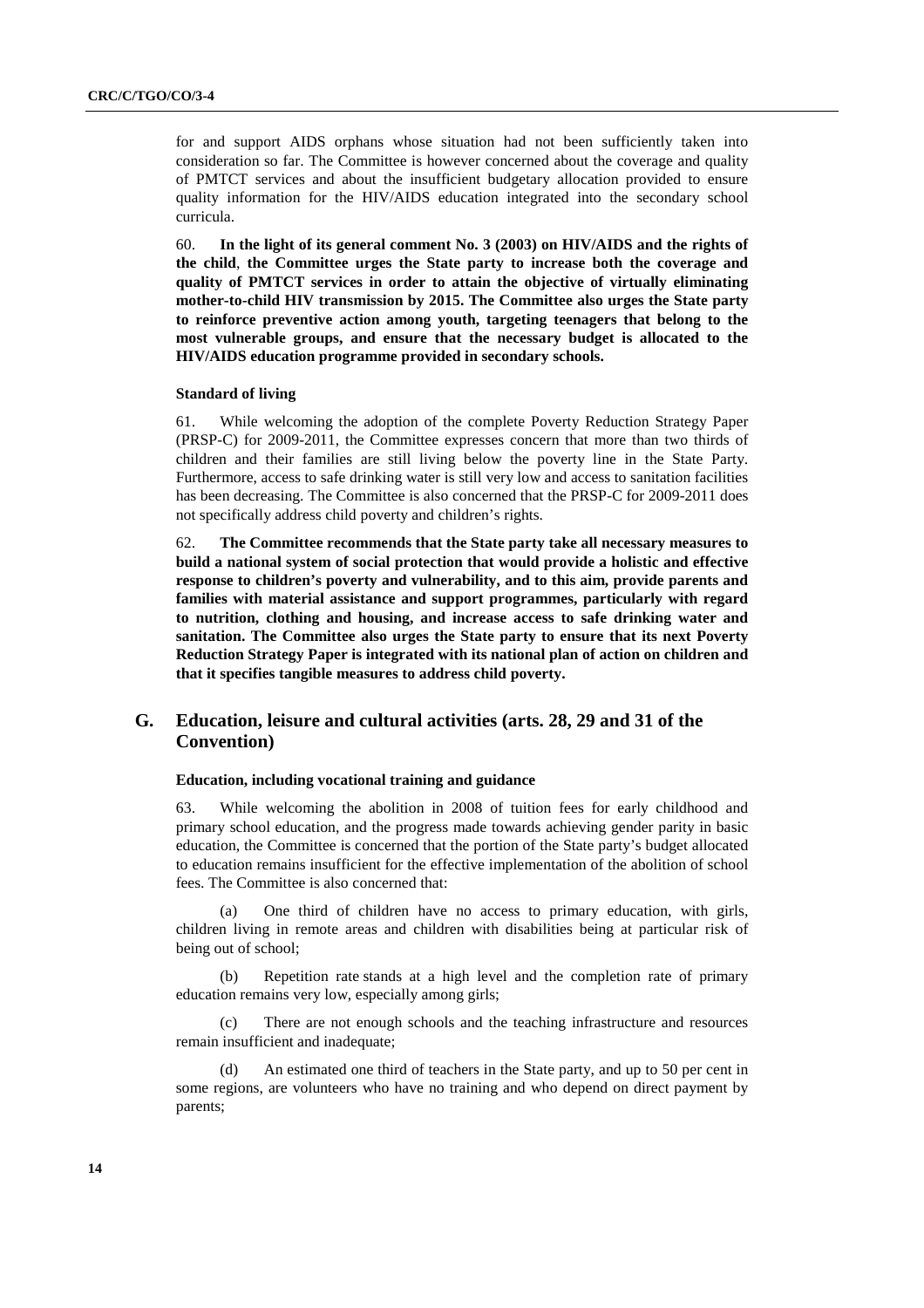(e) Access to early childhood education remains extremely limited;

(f) Corporal punishment of children in schools as well as economic exploitation and sexual abuse of children by teachers in exchange for good marks are widespread in the State party.

64. **The Committee recommends that the State party take into account its general comments No. 1 (2001) on the aims of education and No. 7 (2005) on implementing child rights in early childhood, and significantly increase funding to the public education system in order to ensure effective compulsory and free primary education for all children. In particular, the State party should:** 

**(a) Take, as a matter of priority, all necessary measures to ensure that girls, children in remote areas and children with disabilities effectively enjoy their right to education;** 

**(b) Take all necessary measures to increase school enrolment, notably by constructing and setting up new schools and reducing teacher-pupil ratios;** 

**(c) Improve the quality of education and take all measures to ensure that children complete their schooling, including concrete action to address the reasons underlying failure to complete schooling, review school curricula to make them relevant to the pupils' lives, and improve access to technology;** 

**(d) Expand the vocational training system and institutions and make sure that children who drop out of school also have access thereto;** 

**(e) Provide all teachers with adequate salaries, expand teacher-training capacities, and ensure that all teachers undergo continuous and intensive in-service training and periodic evaluation;** 

**(f) Increase access to early childhood education for every child and raise awareness and motivate parents with respect to preschool and early learning opportunities;**

**(g) Ensure that legal proceedings are systematically initiated against teachers who perpetrate economic and sexual exploitation of pupils and that appropriate sanctions are taken and made known;** 

**(h) Ensure that human rights, especially child rights, and sexual and reproductive rights are included in school curricula.** 

# **H. Special protection measures (arts. 22, 38, 39, 40, 37 (b) and (d), 30, 32- 36 of the Convention)**

#### **Economic exploitation, including child labour**

65. The Committee notes the various initiatives taken by the State party to address the economic exploitation of children, including the ILO-IPEC project to combat child labour through education, and the increase in the number of labour inspectors. The Committee is however concerned that although thousands of children are economically active, the State party is unable to provide precise data and assess the impact of its child labour programmes. The Committee is also particularly concerned that:

(a) Certain provisions of Order No. 1464 authorize the employment of children from the age of 16 in work likely to harm their health, safety and morals;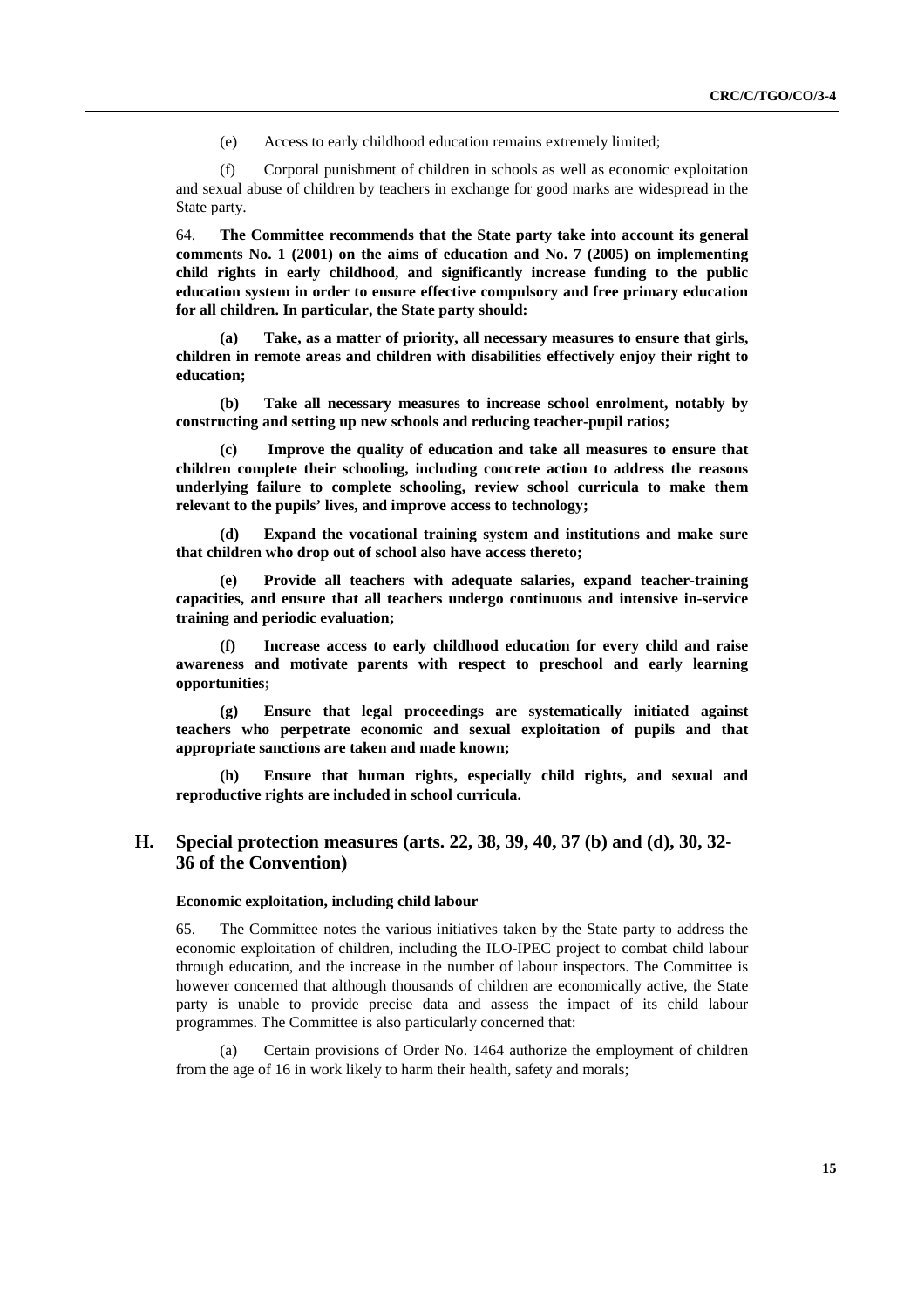(b) Children, especially girls as young as 9 years, working as domestics work very long hours, without days of rest, no or very little remuneration, and are regularly subjected to verbal, physical and sexual violence;

A high number of children are involved in hazardous work, notably children known as "porters" who work in the central market of the capital Lomé, while many are exposed to insecticides and pesticides in the agricultural sector.

66. **The Committee recommends that the State party strengthen the implementation of its Programme on the Elimination of Child Labour and address the root causes of economic exploitation of children. The Committee also urges the State party to:** 

**(a) Ensure that the National Steering Committee to Combat Child Labour (CNDLTE) effectively carries out its functions, and assess the outcome of the State party's child labour programmes;** 

**(b) Guarantee that under no circumstances will the performance of hazardous types of work be authorized for children under 18 years of age, as already recommended in 2010 by the ILO Committee of Experts on the Application of Conventions and Recommendations;** 

**(c) Take the necessary measures to remove, as a matter of priority, all children involved in hazardous work. In this regard, the State party should pay particular attention to child domestic workers and ensure that the persons who exploit these children and perpetrators of any form of violence against them are brought to justice; and** 

**(d) Consider ratifying ILO Convention No. 189 concerning decent work for domestic workers.** 

#### **Children in street situations**

67. The Committee reiterates its concern  $(CRC/C/15/Add.255$ , para. 68) at the large number of children living and working on the streets, and at the vulnerability of these children to various forms of violence, including sexual abuse and economic exploitation. While noting that numerous initiatives have been taken since 2011 to address the situation of children in street situations, the Committee is concerned that measures remain insufficient to prevent children from working and/or living on the streets and to protect these children.

68. **The Committee reiterates its recommendation that the State party:** 

**(a) Develop a comprehensive strategy to address the root causes of the large number of street children with the aim of reducing and preventing this phenomenon, including by strengthening the capacities of the families;** 

**(b) Ensure that children in street situations are provided with adequate nutrition and shelter, as well as health care and educational opportunities, in order to support their full development;** 

**(c) Provide children in street situations with adequate protection from abuse and violence, and provide assistance when they are victims of such violence; and** 

**(d) Facilitate the recovery and social reintegration of children in street situations, especially by strengthening family relationships.**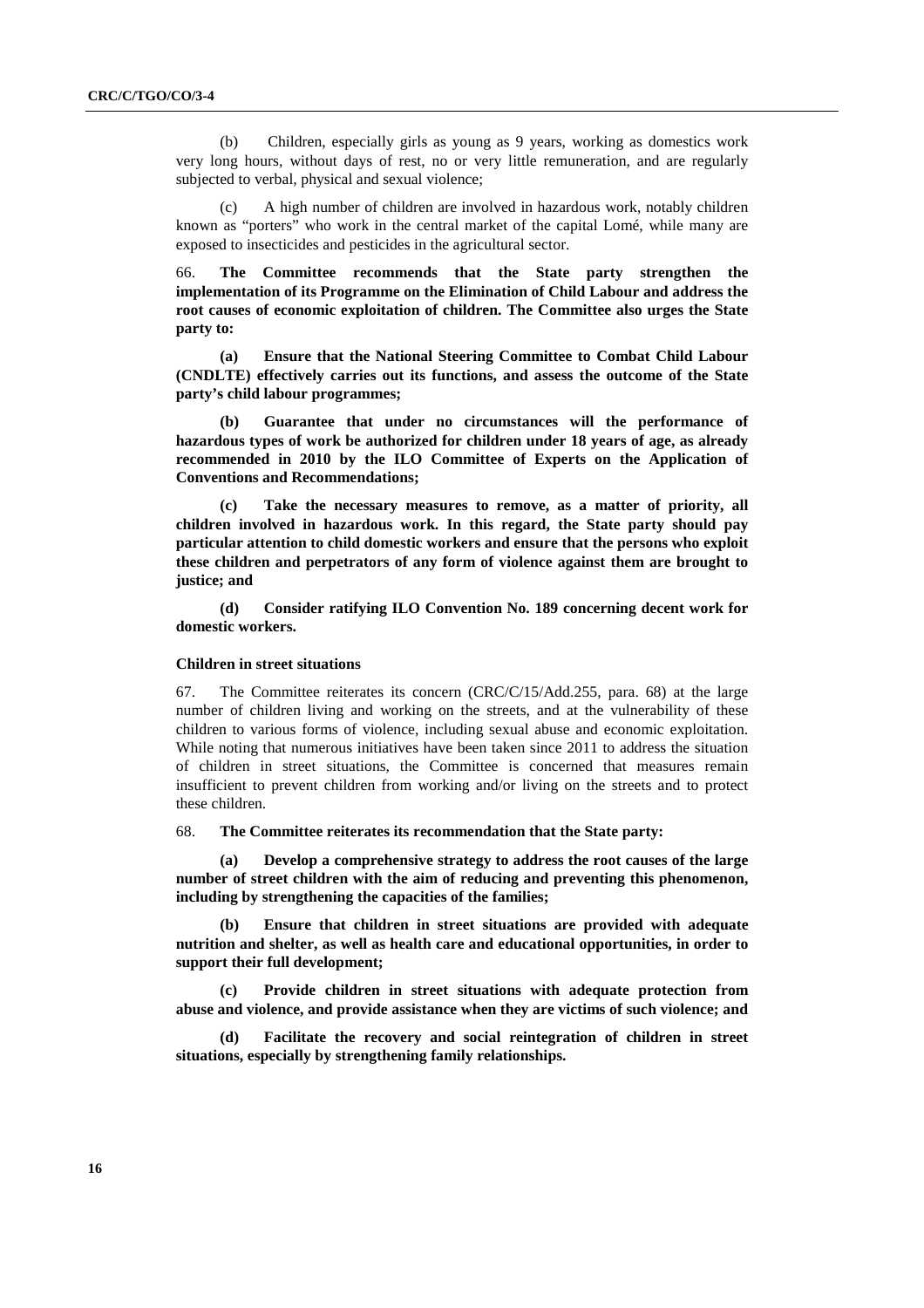#### **Sexual exploitation and abuse**

69. The Committee is seriously concerned that while sexual abuse and exploitation of children are on the rise in the State party, all the initiatives to combat sexual violence against children are taken by civil society organizations (CRC/C/TGO/Q/3-4/Add.1, para. 59). The Committee is also seriously concerned that:

(a) Sexual harassment and rape of girls in schools are so widespread that an entire vocabulary of sexually degrading words is used against girls by their peers and by teachers to describe the phenomena;

(b) The price of a medical certificate which could serve as evidence before a court is so high that most children and their families cannot afford it;

The practice of out-of-court settlement and compensation in sexual abuse cases remains widespread and is often encouraged by law enforcement authorities, including judges themselves.

70. **The Committee urges the State party to take immediate action to fight sexual abuse and exploitation of children. In particular, the Committee urges the State party to:** 

**(a) Develop adequate systems to investigate cases of sexual exploitation and to provide recovery for the victims;** 

**(b) Ensure that care and medical certificates are free for child victims of sexual abuse and exploitation;** 

**(c) Prosecute and sanction all perpetrators of sexual violence and exploitation, including teachers, and ensure that judges and law enforcement authorities do not promote or accept out-of-court settlements, but take all appropriate measures to bring the perpetrators to justice and hand down sentences commensurate to their crime;** 

**(d) Take active measures to combat sexual violence and harassment in schools by organizing nationwide communications programmes, and strengthen the recruitment of female teachers to provide valuable role models for young girls and reduce the probability of abuse by teachers;** 

**(e) Encourage schools and health services to detect and report evidence of abuse, ensure full and unannounced inspections of school facilities and widely publicize the investigations conducted, and establish clear reporting systems for cases of violence in schools;** 

**(f) Undertake awareness-raising programs, including campaigns, particularly for children, parents and other caregivers, in order to prevent stigmatization of child victims of sexual exploitation and abuse.** 

## **Sale, trafficking and abduction**

71. The Committee welcomes the adoption in 2005 of Act No. 2005-009 on the trafficking of children, which in particular provides for the creation of the National Commission for the Reception and Reintegration of Child Victims of Trafficking (CNARSEVT) as well as numerous initiatives to combat trafficking in children. The Committee is however concerned that:

(a) Children from poor and rural areas continue to be particularly vulnerable to trafficking inside and outside the State party for the purpose of domestic and agricultural work and sexual exploitation;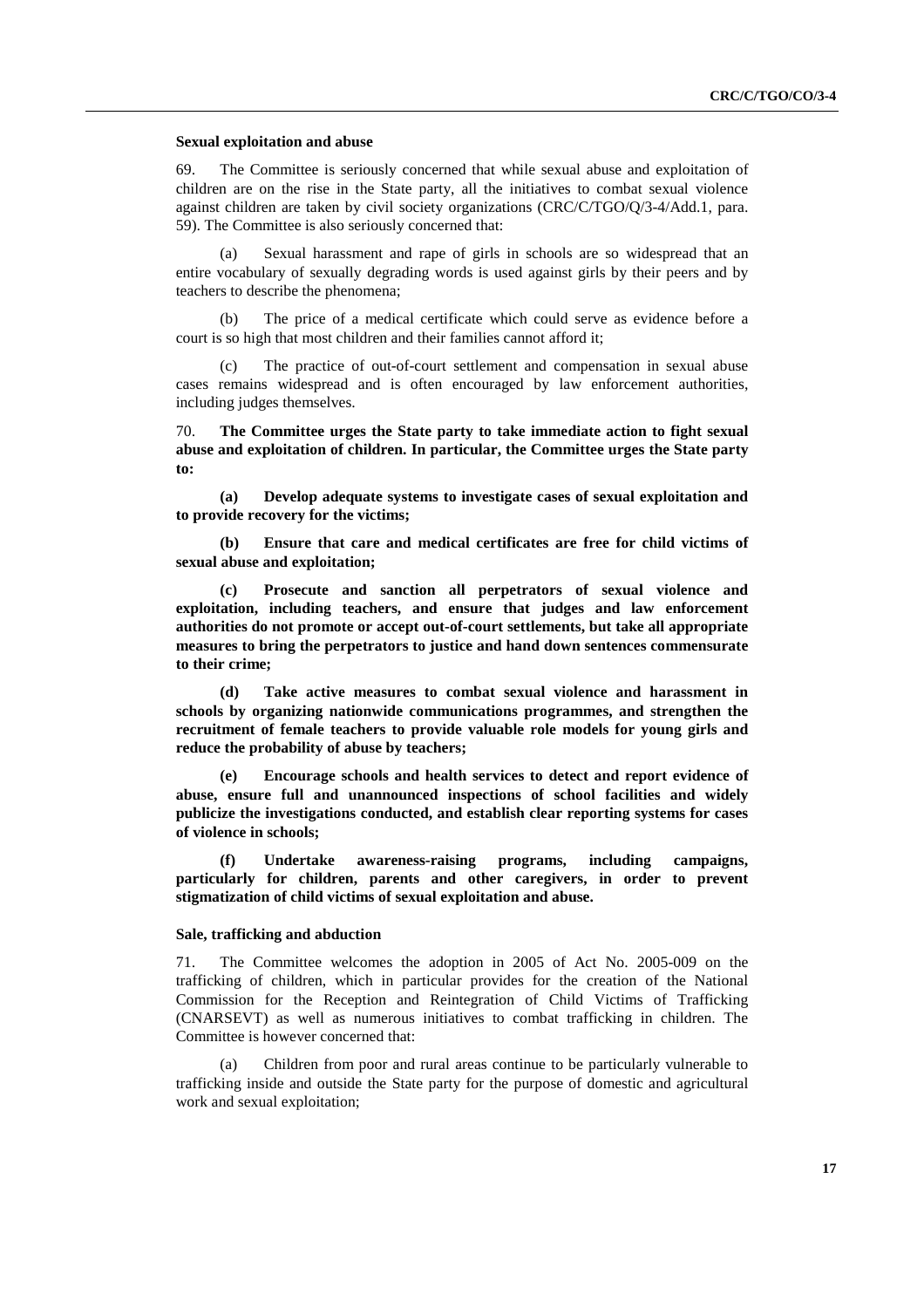(b) Internal trafficking and the sale of thousands of children, which often take place through the practice of "confiage," have been and continue to be largely neglected;

(c) Prosecution of traffickers is rare and some traffickers obtain release due to the corruption of State officials. When prosecuted, traffickers are usually given light sentences ranging from 6 moths to 2 years in prison;

72. **The Committee urges the State party to strengthen its efforts to combat trafficking in children and in particular to conduct an in-depth study on internal trafficking and the sale of children in order to address those issues. The Committee also urges the State party to ensure systematic investigation and prosecution of perpetrators of trafficking in children and to impose penalties that are commensurate to their crimes and dissuasive enough, as already recommended by the ILO Committee of Experts on the Application of Conventions and Recommendations in 2011.** 

### **Helpline**

73. The Committee welcomes the creation in 2009 of the child helpline "Allo 111" which was made available to children and adults to enable them to report anonymously on violations of children's rights that they have endured or witnessed. While noting that the helpline has been very effective, the Committee is concerned that it is only accessible in one of the six regions in the State party.

74. **The Committee recommends that the State Party strengthen its effort to ensure that the "Allo 111" child helpline is extended to all areas and regions of the State party and is accessible by all children, including children living in remote areas and children in street situations. The Committee also urges the State party to ensure that awareness-raising campaigns about the helpline are conducted among all children, and to facilitate collaboration of the helpline with child-focused NGOs, the police, as well as health and social workers.** 

#### **Administration of juvenile justice**

75. The Committee welcomes articles 300 to 346 of the 2007 Children's Code which provide for the creation of a juvenile justice system in the State party. However, the Committee is concerned that:

(a) Children in conflict with the law, and in some cases, children in need of social care, have been and continue to be detained in conditions amounting to inhuman and degrading treatment and are often kept with adults in police stations and detention facilities;

(b) Only one juvenile court exists in the State party;

(c) The juvenile liaison bureau (*brigade des mineurs*), which only exists in the capital, has no budget for its functioning;

(d) Juvenile justice judges have not been provided with adequate specialized training;

(e) Children are rarely provided with legal assistance;

(f) Children in prisons live in extremely poor sanitary conditions amounting to inhuman and degrading treatment, which is prohibited under article  $37(a)$  of the Convention.

76. **The Committee recommends that the State party bring its juvenile justice system fully in line with the Convention, in particular articles 37, 39 and 40, and with other relevant standards and norms, including the Standard Minimum Rules for the**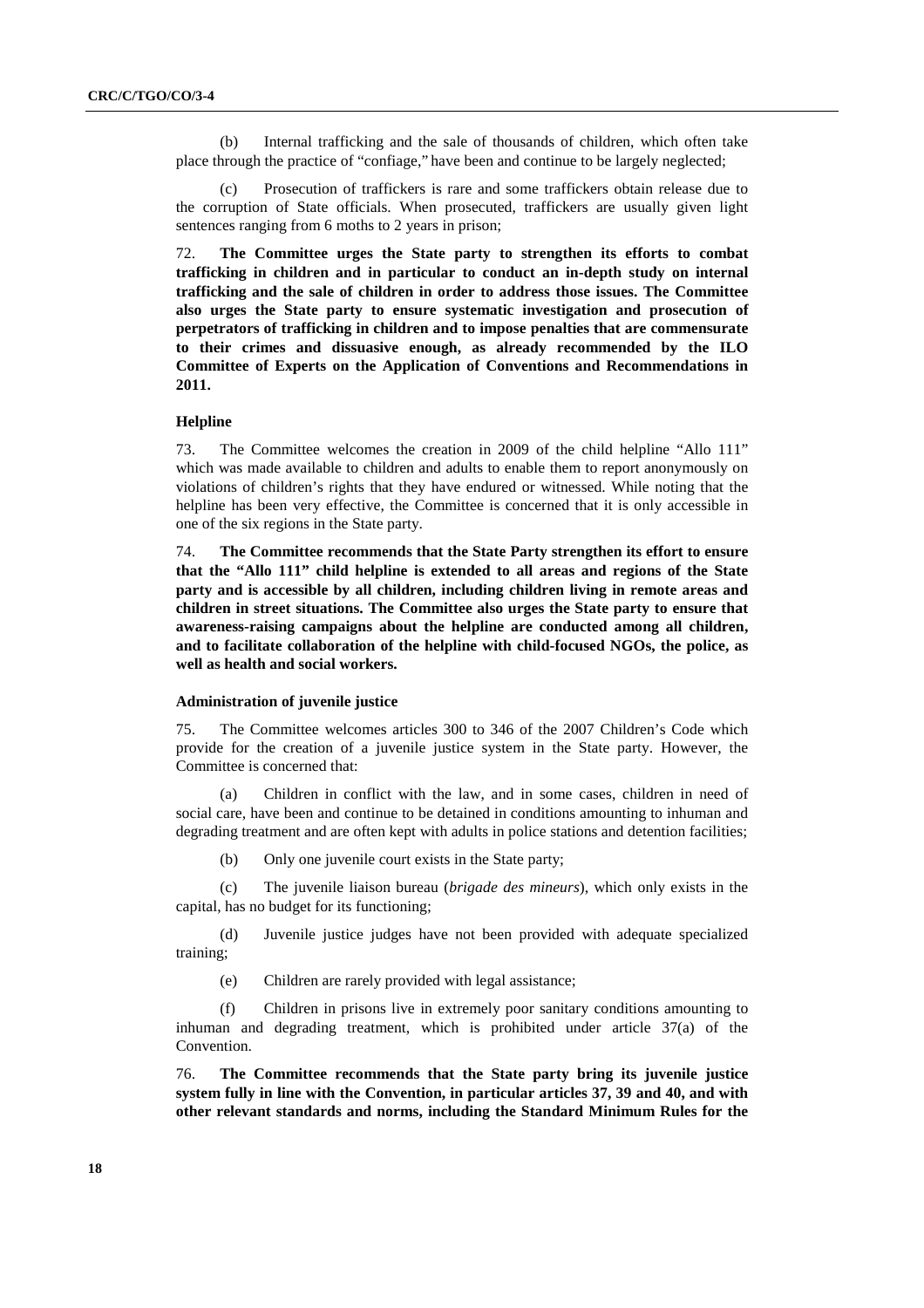**Administration of Juvenile Justice (the Beijing Rules), the Guidelines for the Prevention of Juvenile Delinquency (the Riyadh Guidelines), the Rules for the Protection of Juveniles Deprived of their Liberty (the Havana Rules), the Guidelines for Action on Children in the Criminal Justice System (the Vienna Guidelines); and the Committee's general comment No. 10 (2007) on the rights of the child in juvenile justice. In particular, the Committee urges the State party to:** 

**(a) Take all necessary measures to ensure that no child is subjected to abuse and torture when in contact or in conflict with the law, especially during the stage of arrest and investigation;** 

**(b) Ensure immediate removal of children from adult detention facilities and place them in a safe, child-sensitive environment where they are treated humanely and with respect for their inherent dignity, and can maintain regular contact with their families, and are provided with food, education and vocational training;** 

**(c) Strengthen efforts to establish specialized courts throughout the country and ensure that the review of criminal cases concerning children is conducted by judges trained accordingly, until juvenile courts are established in all provinces;** 

**(d) Establish juvenile liaison bureaux throughout the State party and ensure that they are provided with the necessary human, financial and technical resources. While waiting for these liaison bureaux to be fully operational, designate in each police and gendarmerie unit, at least one police officer specialized in children's rights and juvenile justice;** 

**(e) Ensure capacity-building and specialization of justice actors, including judges, prison officers and lawyers, on the provisions of the Convention and of the Children's Code***;*

**(f) Provide the children, both victims and accused, with adequate legal and other assistance at an early stage of the procedure and throughout the legal proceedings;** 

**(g) Ensure that detention is a measure of last resort and for the shortest possible period of time, and that it is reviewed on a regular basis with a view to withdrawing it;** 

**(h) Promote alternative measures to detention, such as diversion, probation, counselling, community service or suspended sentences, wherever possible;** 

**(i) Develop social reintegration programmes for children in conflict with the law; and** 

**(j) Seek assistance in the area of juvenile justice from the United Nations Interagency Panel on Juvenile Justice and its members, including UNODC, UNICEF, OHCHR and NGOs, and make use of the technical assistance tools developed by the Panel.** 

#### **Protection of witnesses and victims of crimes**

77. **The Committee also recommends that the State party ensure, through adequate legal provisions and regulations, that all children victims and/or witnesses of crimes, e.g. children victims of abuse, domestic violence, sexual and economic exploitation, abduction and trafficking, and witnesses of such crimes, including those perpetrated by State and non-State actors since the March 2011 protests, are given the protection provided for in the Convention, and that it take fully into account the United Nations**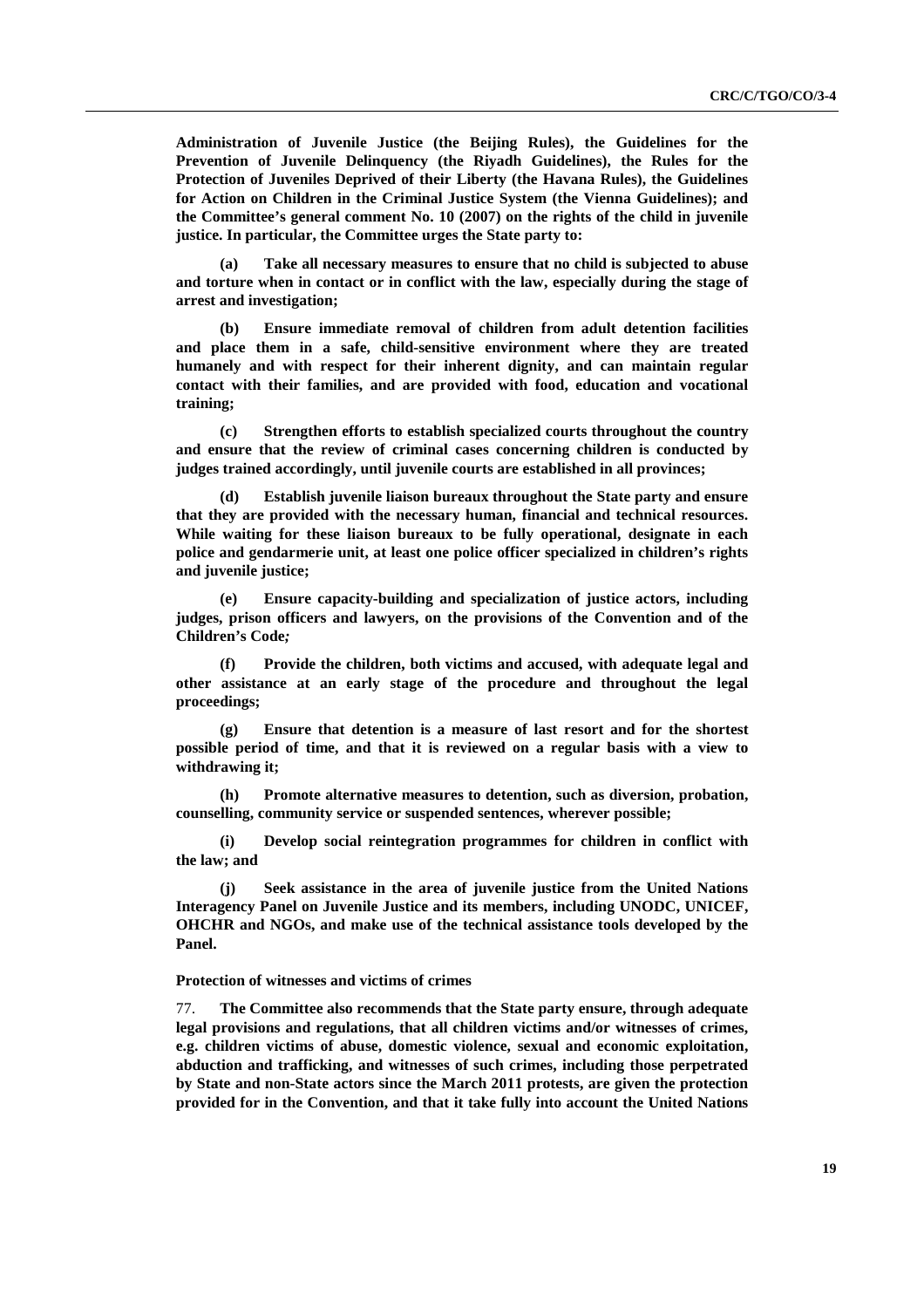**Guidelines on Justice in Matters Involving Child Victims and Witnesses of Crime (Economic and Social Council resolution 2005/20, annex).**

## **I. Ratification of international human rights instruments**

78. **The Committee encourages the State party to accede to all core human rights instruments, including the International Convention on the Protection of the Rights of All Migrant Workers and Members of Their Families and the International Convention for the Protection of All Persons from Enforced Disappearance. The Committee urges the State party to fulfil its reporting obligations under the Optional Protocol on the involvement of children in armed conflict***,* **the report of which is overdue since 2007.** 

## **J. Cooperation with regional and international bodies**

79. **The Committee recommends that the State party cooperate with the African Committee of Experts on the Rights and Welfare of the Child of the African Union for the implementation of the Convention, both in the State party and in other African Union member States.** 

## **K. Follow-up and dissemination**

80. **The Committee recommends that the State party take all appropriate measures to ensure that the present recommendations are fully implemented by, inter alia, transmitting them to the Head of State, Parliament, relevant ministries, the Supreme Court and local authorities for appropriate consideration and further action.** 

81. **The Committee further recommends that the combined third and fourth periodic report and written replies submitted by the State party and the related recommendations (concluding observations) be made widely available in the languages of the country, including (but not exclusively) through the Internet, to the public at large, civil society organizations, media, youth groups, professional groups and children, in order to generate debate and awareness of the Convention and its implementation and monitoring.** 

# **L. Next report**

82. **The Committee invites the State party to submit its combined fifth and sixth periodic report by 1 September 2017, and to include therein information on the implementation of the present concluding observations***.* **The Committee draws attention to its harmonized treaty-specific reporting guidelines adopted on 1 October 2010 (CRC/C/58/Rev.2) and reminds the State party that future reports should be in compliance with the guidelines and not exceed 60 pages. The Committee urges the State party to submit its report in accordance with the guidelines. In the event that a report exceeding the page limitation is submitted, the State party will be asked to review and resubmit its report in accordance with the above-mentioned guidelines. The Committee reminds the State party that if it is not in a position to review and resubmit the report, then translation of the report for purposes of examination by the treaty body cannot be guaranteed.** 

83. **The Committee also invites the State party to submit an updated core document in accordance with the requirements of the common core document in the**